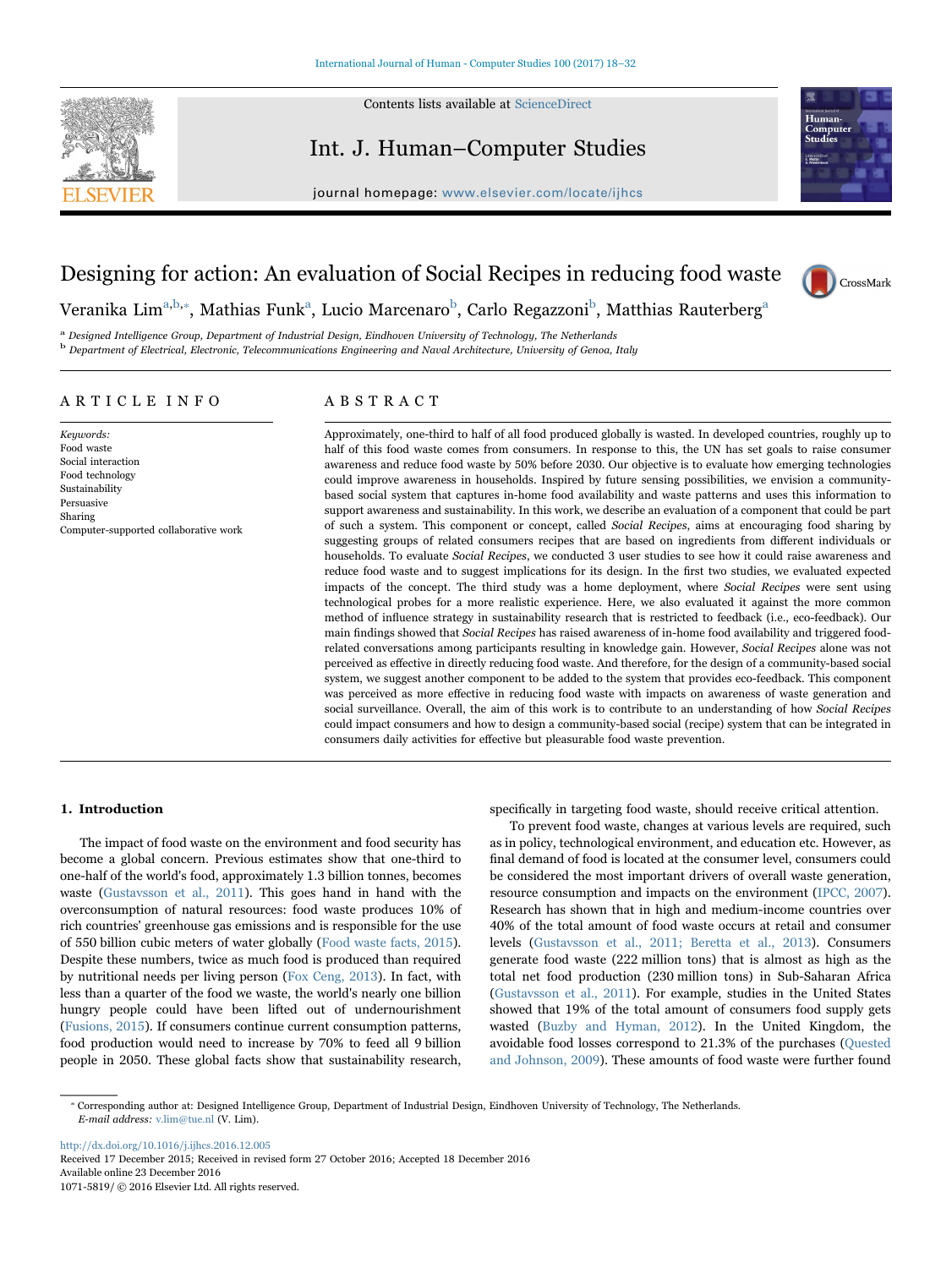<span id="page-1-0"></span>

Fig. 1. Factors influencing food choices and dietary behaviors. Source: Contento (2000). Note: factors with "\*" indicate determinants of sustainable behaviors and factors with "\*\*" indicate determinants of food waste behaviors as discussed in literature.

to be dependent on the size and composition of households. Large households with unrelated adults and large households with related adults with children were found to waste the most, while singleoccupancy households the least in terms of weight and costs ([Wrap,](#page-14-6) [2008\)](#page-14-6). Thence, if larger households are targeted, more food could be saved from being wasted. Moreover, large households have easier access to share or coordinate with others, which opens up design opportunities for reducing consumer food waste more effectively from a collective point of view. Overall, reducing food waste at the consumer level in Europe only is expected to impact Gross Domestic Product (GDP) increase, land use within Europe, and food security in Sub-Saharan Africa [\(Rutten, 2013](#page-14-7)).

Despite these findings, sustainability research has mainly put effort into areas such as sustainable energy consumption and water or resource consumption [\(Brynjarsdttir et al., 2012](#page-13-1)). Although ecological sustainability is an increasing concern in sustainability research, to date, food waste has received little attention. Fortunately, the United Nations have set goals to reduce food waste by 50% and reduce food chain resource inputs by 50% before 2030 ([Fusions, 2015\)](#page-14-3). The United Nations Environmental Program (UNEP) is aiming at raising awareness on the value and environmental impacts of food people eat by redirecting consumption patterns to less resource-intensive foods or behaviors [\(Moomaw et al., 2012](#page-14-8)). This has raised our interest in exploring how emergent technologies could improve awareness, resource efficiency and prevent food waste in consumers every day lives.

The central aim of this paper is to work towards the design of a domestic community-based social system for sustainable food practices. Specifically, we aim at exploring the potential of a concept called Social Recipes that could be integrated as a component in such a system, evaluate its impact on users and suggest implications on its design. In this concept, ingredients available from different households are combined into one or more recipes, which are suggested to a group of users. The prospective is to collectively prevent food waste by encouraging collaboration and food sharing. Apart from this altruistic

aim, the concept is expected to incentivize people to share, cook, learn and enjoy food together. The concept is evaluated in 3 steps. In the first study, we identified the amounts and types of food waste as well as the reasons of wastage to see how and which food items to target. In the first and the second study, we explored the experiences expected from such a concept by presenting it verbally to study participants. In the third study, we evaluated the concept in a home deployment using technological probes ([Hutchinson et al., 2003](#page-14-9)) and a Wizard of Oz approach to explore actual experiences [\(Dow et al., 2005\)](#page-14-10). The Wizard of Oz approach is a widely used method in human-computer interaction research to explore user interfaces for pervasive, ubiquitous, or mixed-reality systems that combine sensing and intelligent control logic. With this approach, the logic behind the user interface interactions are enacted by a person rather than a system. In addition to the concept of Social Recipes, we prototyped the more common method of persuasion that is restricted to feedback (i.e., information of what one has wasted) for comparison purposes. With these user studies early in the design process, we can specify the behavior of the overall envisioned system and increase the likeliness of acceptance in daily lives. For our studies, we recruited students and young professionals, as they often live in large and shared households. The United Nations estimated the global population of young people has hit 1.8 billion, hence there are more young people in the world than ever before. We chose a specific target group following Wrap's claims that interventions should be developed with the specific needs of different groups in mind ([Wrap, 2014\)](#page-14-11); as they might require different approaches due to the complexity of waste generation.

We structured this paper as follows. In [Section 2](#page-2-0), we first discuss related work on how consumers make decisions around food and the factors influencing sustainable choices and food waste-related behaviors. This is followed with current solutions that aim at reducing domestic food waste. Based on these reviews, we conclude the section with opportunities for designing food waste-related technology. In [Section 3,](#page-3-0) we present the overall system; a community-based social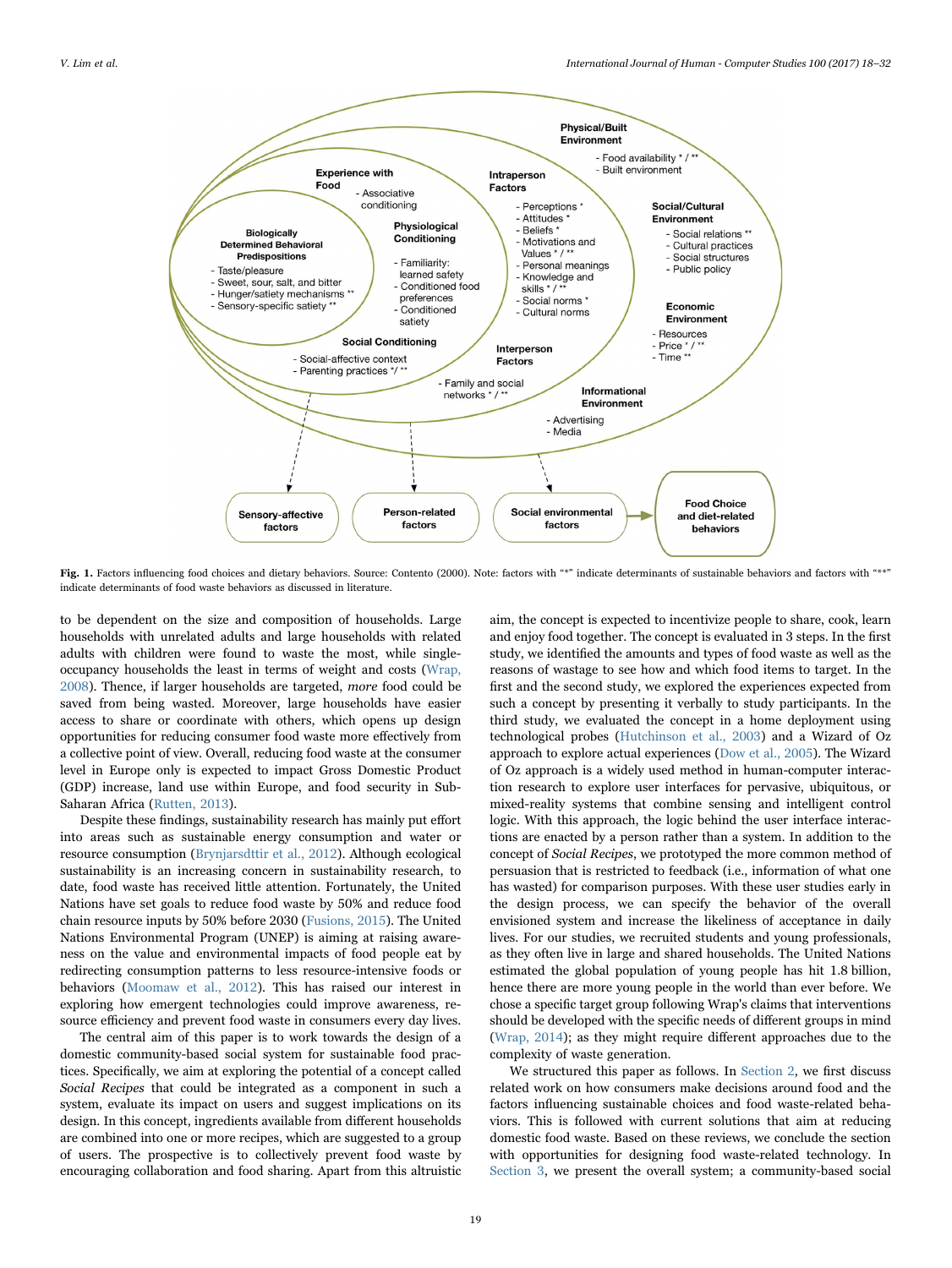system that tracks users domestic food availability and waste potential, and redirects behavior through social influence strategies and awareness towards more sustainable food-related practices. As part of this system, we present the concept of Social Recipes in more detail and our design rationale. In [Sections, 4, 5 and 6,](#page-5-0) we discuss our process of evaluation. In [Section 7](#page-12-0), we provide a discussion of our findings, limitations, suggestions for future research, and other implications beyond this work. We conclude with [Section 8](#page-13-2).

# <span id="page-2-0"></span>2. Related work

#### 2.1. Decision-making around food

Food-related decision-making can be a complex process and influenced by many factors. According to [Contento \(2010\)](#page-14-12), the factors that influence our food choices can be divided into 4 main categories (see [Fig. 1](#page-1-0)); biological predispositions, sensory-affective factors, person-related determinants, and social and environmental determinants. Biological predispositions includes taste and hunger which depends on our biological structure. Sensory-affective factors includes associative, physiological, and social conditioning (e.g., familiarity and parenting practices) that we have experienced throughout our lives. Personrelated determinants are beliefs, norms, attitudes and skills that we have developed throughout our lives. These can be intra-personal as well as inter-personal (e.g., family and social networks). Finally, social and environmental determinants include the build, cultural, economic and informational environment we currently live in (e.g., food availability, public policy, time, price and media). These categories show how complex our decision-making around food could be. Understanding how these factors influence sustainable choices or food waste could give us better insights in how to approach wasteful behaviors and design effective interventions. Next, we will discuss factors influencing sustainable food choices and waste-related behaviors in particular. These factors are explained within Contento's framework.

#### 2.1.1. Factors influencing sustainable choices

We commonly agree that adopting a sustainable lifestyle, i.e., where we successfully attempt to reduce the use of natural and personal resources, reduces impacts on our environment. However, this requires active efforts in altering methods of transportation, selection of ecologically responsible food, and waste prevention etc. Despite active engagements, good intentions are not always reflected in everyday practices ([Vermeir and Verbeke, 2008\)](#page-14-13). A number of factors influence the likelihood that we act sustainably. For example, gender is found to be a biological determinant for adopting sustainable practices. Females score higher in agreeableness and openness, which are traits associated with sustainable behaviors ([Luchs and Mooradian, 2011\)](#page-14-14). Social conditioning through parenting practices and our family and social networks are also important determinants. For example, we are more likely to adopt sustainable behaviors if our families share positive attitudes to sustainability [\(Ganglbauer et al., 2013\)](#page-14-15), which further depends on our families social class [\(Laidley, 2011\)](#page-14-16). Other important factors are intrapersonal such as perceived food availability, perceived consumer effectiveness ([Vermeir and Verbeke, 2008\)](#page-14-13), knowledge, our education level together with general beliefs, and being concerned about the environment ([Laidley, 2011; Olofsson and Ohman, 2006;](#page-14-16) Milfont [et al., 2006](#page-14-16)). Furthermore, social environmental factors that affects our decision-making are food availability and the price of food ([Ganglbauer et al., 2013\)](#page-14-15).

#### 2.1.2. Factors influencing food waste behavior

Starting from our biological inclination, every time we smell food, dopamine is released to increase appetite ([Abizaid et al., 2006](#page-13-3)): when we smell food while passing by food stands, we might experience difficulty to resist food. Moreover, when we observe someone who is

eating a type of food we like, mirror neurons fire as if we perform the action ourselves [\(Cohen, 2008\)](#page-14-17). This might result in a higher probability of actually performing the action ourselves. Another mechanism that could lead to waste is satiety. Hunger could lead to overbuying and leftovers that might end up in the bin (i.e., caused by inaccurate perceptions of how much you think you can eat vs. to what you can eat). Knowledge of these factors could lower food waste amounts. For example, you could do groceries when you do not feel hungry. Other types of knowledge and skill (i.e., both intra-personal factors) that has an impact on how much we waste are understanding sell-by dates, knowing when to use the fridge to store ingredients, planning meals and making lists [\(Wrap, 2008\)](#page-14-6). Furthermore, the social and economic environments are associated with food waste behaviors. For example, parenting practices has impact on food waste: growing up in a family with a lifestyle towards sustainability makes people appreciate the food that is available ([Ganglbauer et al., 2013](#page-14-15)). Additionally, the unpredictability of daily activities and social relations are associated with more waste. Everyday behaviors around food have become habitual or unconscious because of increasing demands of our time, which results in forgetting [\(Ganglbauer et al., 2013; Cohen, 2008](#page-14-15)). And those with less time available for food-related activities generate the most waste ([Wrap, 2014\)](#page-14-11). On the other hand, economic reasons could trigger attempts to reduce food waste and therefore also daily expenses ([Ganglbauer et al., 2013\)](#page-14-15).

#### 2.2. Proposed and current solutions to reduce food waste

We can conclude that our decision-making process around food is a very complex one with a variety of factors. One way to reduce food waste is to improve consumers perceptions (i.e., perceived effectiveness) and knowledge (about sell-by dates, how to use the fridge, plan meals, make lists, and visibility in the costs). However, in an environment with time demands, this might not always be effective. According to [Griskevicius et al. \(2012\),](#page-14-18) for influence strategies to be optimally effective, they must work with, rather than against, evolved tendencies. He proposed that a large portion of human-inflicted ecological damage is caused or exacerbated by five ancestral tendencies which have devastating consequences in the modern world; propensity for selfinterest, motivation for relative status, proclivity to unconsciously copy others, predisposition to be shortsighted and proneness to disregard impalpable concerns. And according to [Manning \(2009\),](#page-14-19) to empower sustainability is to make sustainable actions appealing to the unconscious and impulse associative system: a sustainable action should be appealing and grabbing for rational reasons as well as gut-feeling. Hence, strategies to tackle wasteful behavior should require minimum time and cognitive effort from consumers.

So far, the most common approach aims at raising awareness in schools or public campaigns [\(Thonissen, 2010\)](#page-14-20) where consumers get informed about topics such as food purchasing, storage, preparation, or actual shelf life. However, the information provided is in a context irrelevant for the targeted behaviors. Consumers might gain knowledge and have good intentions, but this might not be reflected in their daily lives as discussed by [Vermeir and Verbeke \(2008\).](#page-14-13) Moreover, it requires active effort to remember these strategies at the right time so it can be applied into practice. We believe, to support sustainable actions, consumers should be engaged in the environment that is relevant to the targeted behaviors. Researchers in the field of Pervasive Computing and Human Computer Interaction (HCI) have taken influence strategies to raise awareness closer to homes. For example, eco-feedback is a common strategy to encourage conservation and increase awareness (e.g., of water, energy and fuel) by automatically sensing peoples activities and feeding related information back through computerized means. It aims at fostering positive attitudes towards sustainability and the adoption of sustainable behaviors [\(Pierce et al.,](#page-14-21) [2008; Froehlich et al., 2010\)](#page-14-21). It replaces hidden environmental information and behavior patterns with more accessible and under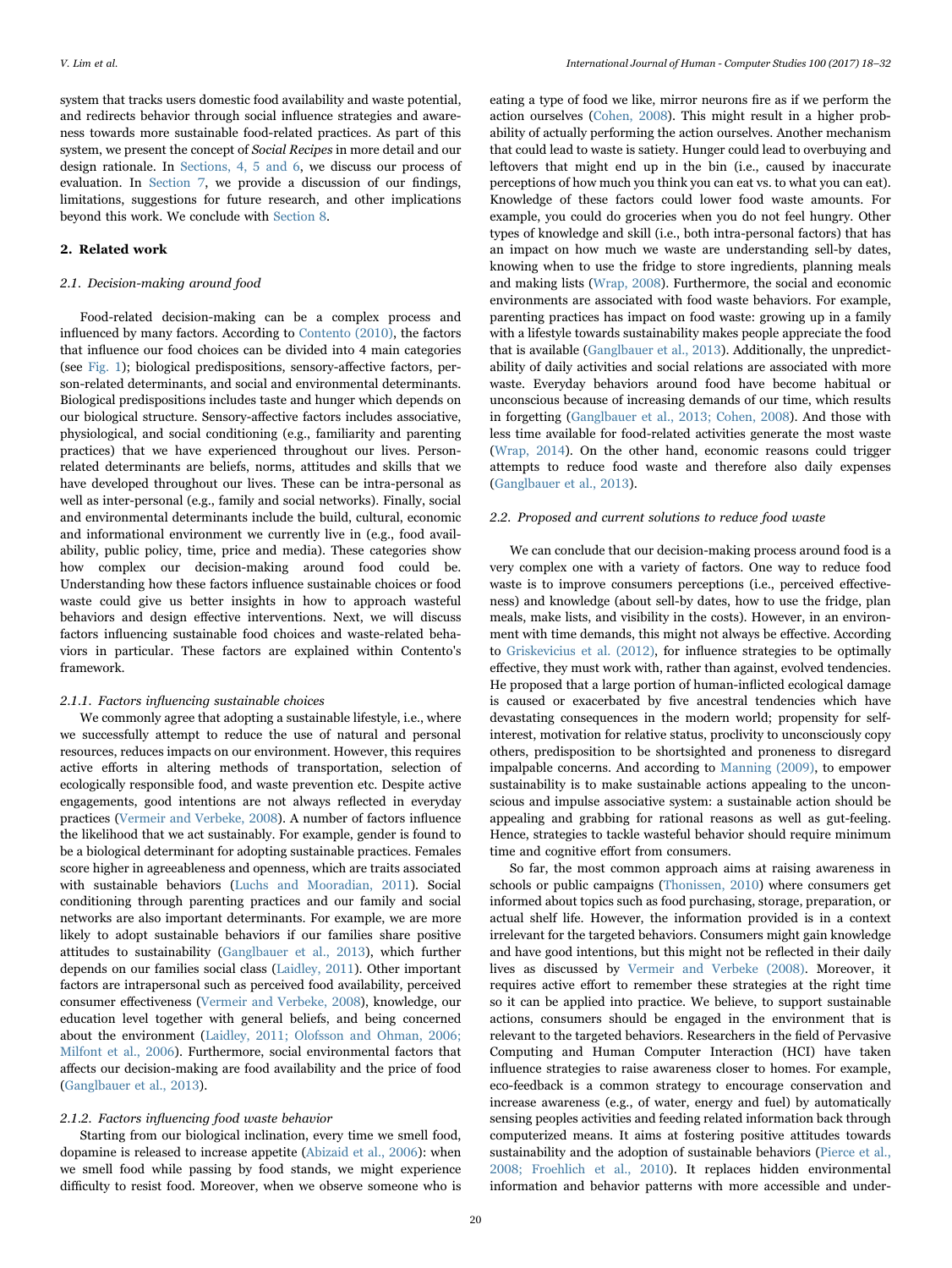V. Lim et al. *International Journal of Human - Computer Studies 100 (2017) 18–32*

standable information without requiring too much effort from consumers [\(Holmes, 2007\)](#page-14-22). Applying this strategy for capturing and influencing food waste-related behaviors, however, would come with challenges as food-related behavior cannot be easily sensed and is complex to define due to its invisible nature. Although, most pervasive or persuasive sustainability research focus on other topics, developments applied to food waste behavior are getting increasingly important. The latest developments can be categorized in: (1) mobile applications, and (2) sensor based systems (RFID tagging or camera tracking) to log or track food availability or waste. In line with these developments, we will discuss examples that aimed at creating visibility of wasteful behaviors for reflection and examples that aimed at creating visibility of food availability for prevention.

# 2.2.1. Creating visibility of wasteful behaviors for reflection

[Ganglbauer et al. \(2012\)](#page-14-23) developed a mobile food waste diary that allows consumers to reflect on how much food they actually waste. The diary addresses visibility in different phases of food practices for self reflection and was found to stimulate deeper insights about the relationships between food waste, experiences, habits, knowledge, occurrences and intentions to change ([Ganglbauer et al., 2015\)](#page-14-24). The reasons of food waste were made available to other users in order to encourage sharing and mutual reflection. Another recent example for reflection is BinCam, which is a system that replaces an existing kitchen bin [\(Thieme et al., 2012\)](#page-14-25). The bin has an attached camera on the underside of the bin lid to automatically capture digital images. These images were then uploaded to an application on Facebook where they can be explored by all users of the system for mutual reflection. With this system, researchers aimed at motivating reflection and behavioral change in food waste as well as recycling habits of young adults. Both, BinCam and the food waste diary aimed at encouraging sharing of food waste behaviors and mutual reflection. For example, BinCam enables users to form connections with relevant others while leveraging on individual's interest to be socially accepted. The use of social influence strategies is considered to have high potential in generating positive behavior changes [\(Foster and Lawson, 2013](#page-14-26)), which is also an important aspect in our overall system and design rationale.

# 2.2.2. Creating visibility of food availability for prevention

Smart phones and cameras has also been used in a fridge to improve the visibility of in-home food availability [\(Ganglbauer et al.,](#page-14-15) [2013\)](#page-14-15). For example, [Farr-wharton et al. \(2013, 2014\)](#page-14-27) introduced a mobile application that can track the ingredients inside a color-coded refrigerator with the help of pictures and food identification. Their main goal was to alert users before the expiration date to achieve a reduction in food waste. Similarly, advances in food sensing technology is expected to have a significant impact on food waste prevention. Smart refrigerators, for example, can record expiration dates using bar code readers and Radio Frequency Identification (RFID) technology ([Rouillard, 2012](#page-14-28)), so that food that is sensitive to spoiling can be closely monitored. RFID is a technology that connects the objects overthe-air so that the objects can be tracked and the data about them can be shared by individuals and organizations. Using sensing technology, the refrigerator may alert when the food reaches a point where it must get used. Future research on smart refrigerators aim at an optimization of food identification with image and speech recognition techniques to improve the interaction process as well as to provide recipes based on recorded ingredients ([Rouillard, 2012](#page-14-28)). These pervasive sensor-based approaches, which includes interactive fridges, and fully equipped smart kitchens open up a wide range of possibilities to support practices around food that could potentially help in reducing waste ([Bucci et al., 2010](#page-13-4)). And Social Recipes could be one possibility.

#### 2.3. Design opportunities

These current developments in pervasive and mobile technology

show new opportunities on how consumers can be supported in

#### • Smarter technology.

With the future of the Internet in mind, technology could help in improving awareness of domestic food waste and provide solutions that are embedded in our daily lives and that require minimum time and cognitive effort from consumers. Smart fridges, for example, could provide suggestions for recipes or healthy tips based on its content before users enter a grocery store. Furthermore, a smart bin could help consumers in understanding what and when they are wasting, and provide clues or suggestions on how to reduce waste.

# • Designing for action.

Technology could help and provide suggestions for an action so that users know how to reduce waste rather than just their wasteful behaviors. This would also reduce cognitive effort required from consumers in the sense that they do not need to come up with a solution (e.g., opposed to the food waste diary [Ganglbauer et al.,](#page-14-24) [2015](#page-14-24)). Maitland et al. suggested that for persuasive technology to be successful, it should be designed to encourage action. Systems designed for action was argued to have impacts on creativity, pleasure and nostalgia, gifting, connectedness and trend-seeking behaviors ([Maitland et al., 2009](#page-14-29)). In sustainability research, the nature of the expected behavioral change is often unspecified [\(Brynjarsdttir et al., 2012](#page-13-1)).

• Considering the social context. Studies have shown the importance of social environments in shaping our individual decisionmaking processes [\(Ganglbauer et al., 2013, 2012](#page-14-15)). Social influence strategies mediated through technology, could have high potential in generating positive behavior change [\(Foster and Lawson, 2013\)](#page-14-26). Moreover, according to Midden et al., social mechanisms that humans use to influence others, such as social approval, peer pressure, norm activation or social comparison, are principles that can be applied successfully for supporting behavior change [\(Midden](#page-14-30) [and Ham, 2013\)](#page-14-30). Although, social activity was found to be a determinant of food waste ([Ganglbauer et al., 2013](#page-14-15)), with our Social Recipes concept we aim at using social activity to discourage food waste.

#### <span id="page-3-0"></span>3. Social Recipes: a concept to reduce food waste

We took these opportunities into consideration in designing a community-based social system to reduce food waste. The envisioned system, as shown in [Fig. 2](#page-4-0), allows users to log and track available inhome ingredients as well as their wasteful behaviors through appliances in the kitchen such as a fridge and a bin. Based on this information, the system is expected to help users to redirect behaviors, through social influence strategies, towards more sustainable food related practices in terms of food waste. The main function of the system is to detect food availability as well as potential food waste and respond by suggesting Social Recipes. With these particular recipes, the intention is to encourage the use of high-risk ingredients owned by different individuals in a creative and social alternative. Additionally, the system could provide information of food waste types and amounts (i.e., eco-feedback) to improve understanding of wasteful behaviors as an additional feature to encourage users to use the suggested recipes. The concept of Social Recipes is expected to provide moments for collaboration, creativity, connectedness, and inter-cultural encounter, which is in accordance with recent suggestions on exploring the roles of collectivism and community for food sharing practices as a way to reduce food waste ([Comber et al., 2013; Silberman et al., 2014](#page-14-31)). With this concept, we aim at using social activity to discourage food waste,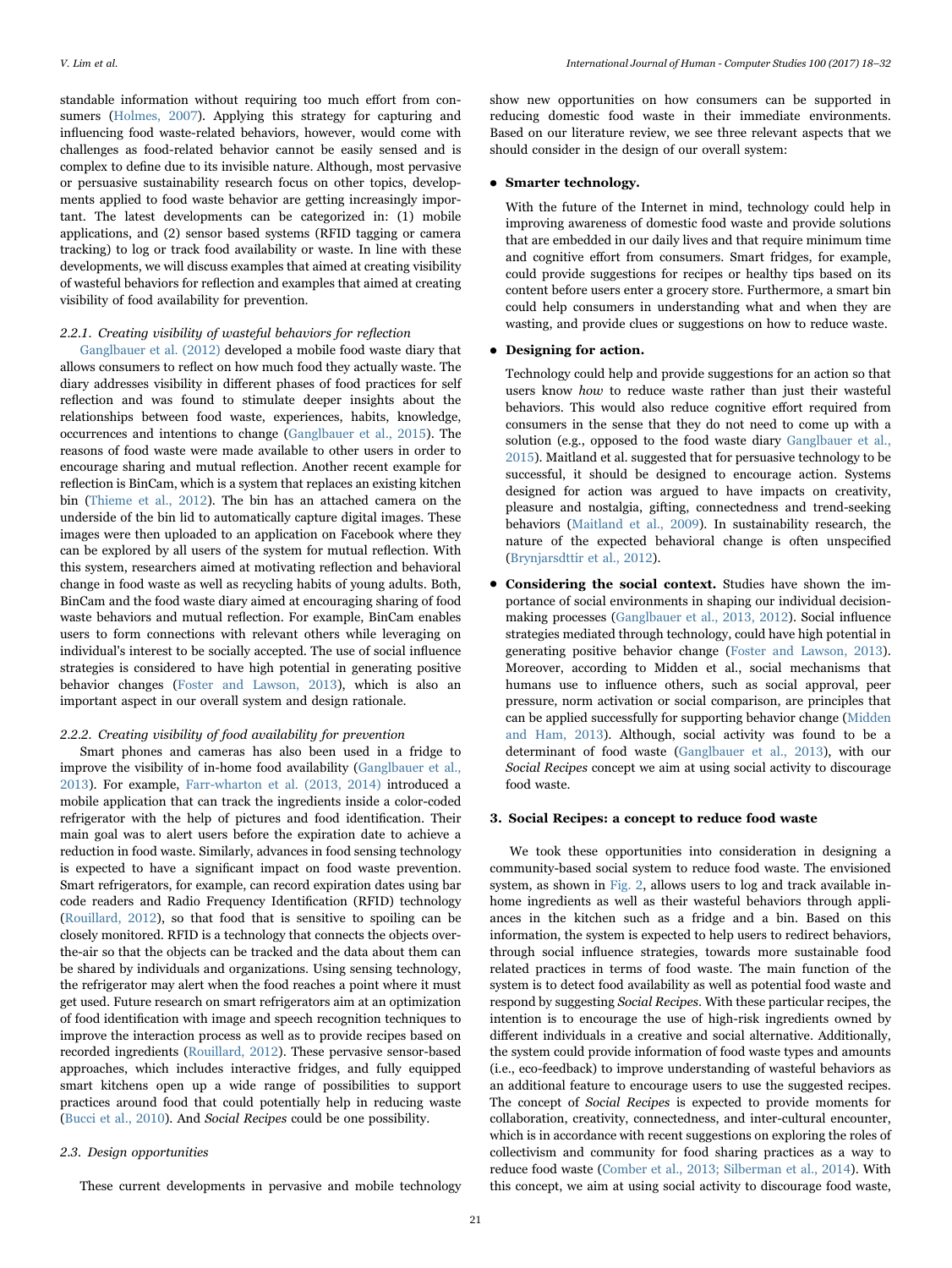<span id="page-4-0"></span>

Fig. 2. Overview of the system. Available and wasted ingredients are collected from users through a Social Recipes application, which gets stored in a server. Food availability is then handled by a food optimization manager who finds and sends Social Recipes to a group of users. Wasted ingredients are also collected and weighted by an augmented bin, which is processed by an eco-feedback manager and fed back to an eco-feedback application, visible to all users.

which is in line with the celebratory technology described by [Grimes](#page-14-32) [and Harper \(2008\).](#page-14-32)

#### 3.1. The sharing economy

The concept is inspired by the emerging sharing economy. Some well known examples of sharing concepts are Airbnb or NightSwapping for accommodation, and Uber or Blablacar for car rides. These communities can provide benefits for providers and receivers in terms of costs, personal and social experience, and for Blablacar also in terms of sustainability. Despite their successes, we believe the HCI community has insufficiently explored the potential of food sharing. Although, there has been previous work in the area of human-food interaction that celebrates the positive relationships people have with food, most do not target food sharing in particular. For example, the designers of I8DAT aimed at producing actionable knowledge through the sharing of food images for educational purposes [\(Choi et al., 2011\)](#page-13-5). Similarly, the Hate Waste Love  $Food<sup>1</sup>$  [application was developed for recipe](#page-4-1) sharing while 'on-the-go' but not actual food. With our concept of Social Recipes, we aim at producing actionable knowledge but from the perspective of what is available from a group of users to encourage collaboration. Examples of food-related applications that support a different type of sharing includes Foodmunity and Eatwell. Foodmunity ([Gross et al., 2011](#page-14-33)) is a platform through which community members can share personal experiences about meals. These

personal experiences may focus on a variety of topics such as culture, religious events, or family. The main aim of the platform is to share these experiences with others as a basis for exposing people to the new and the unknown. EatWell [\(Grimes et al., 2008\)](#page-14-34) allows users to create voice memories describing how they have tried to eat healthfully in their neighborhoods (e.g., at local restaurants) and listen to the memories that others have created to facilitate a sense of community empowerment. Like Foodmunity and EatWell, Social Recipes aims at facilitating a sense of community. However, it also aims at encouraging users to actually get together, share their ingredients, and collaborate in making food together in a sustainable and social manner. Moreover, across the globe, communities for food sharing are emerging but these are not mediated by technology. For example, the food-is-free project<sup>[2](#page-4-2)</sup> helps people gain independence from the agricultural industry. It focuses on community building and gardening where those involved learn how to connect with neighbors through front yard community gardens. There are also communities where farmers and retailers can offer, and consumers and organizations can collect free food items such as described in [Ganglbauer et al. \(2014\)](#page-14-35). Our work builds on this idea of free food sharing but from the angle of in-home availability and smart home technologies. Although there are applications that do support food sharing such as LeftOverSwap [\(Farr-Wharton et al., 2014\)](#page-14-36) and ShareYourMeal, $3$  [these do not aim at facilitating this sense of close](#page-4-3) communities. Instead they allow users to exchange or share cooked

<span id="page-4-1"></span> $\mbox{\bf1}$ www.lovefoodhatewaste.com

<span id="page-4-3"></span><span id="page-4-2"></span><sup>2</sup> www.foodisfreeproject.org <sup>3</sup> www.shareyorumeal.net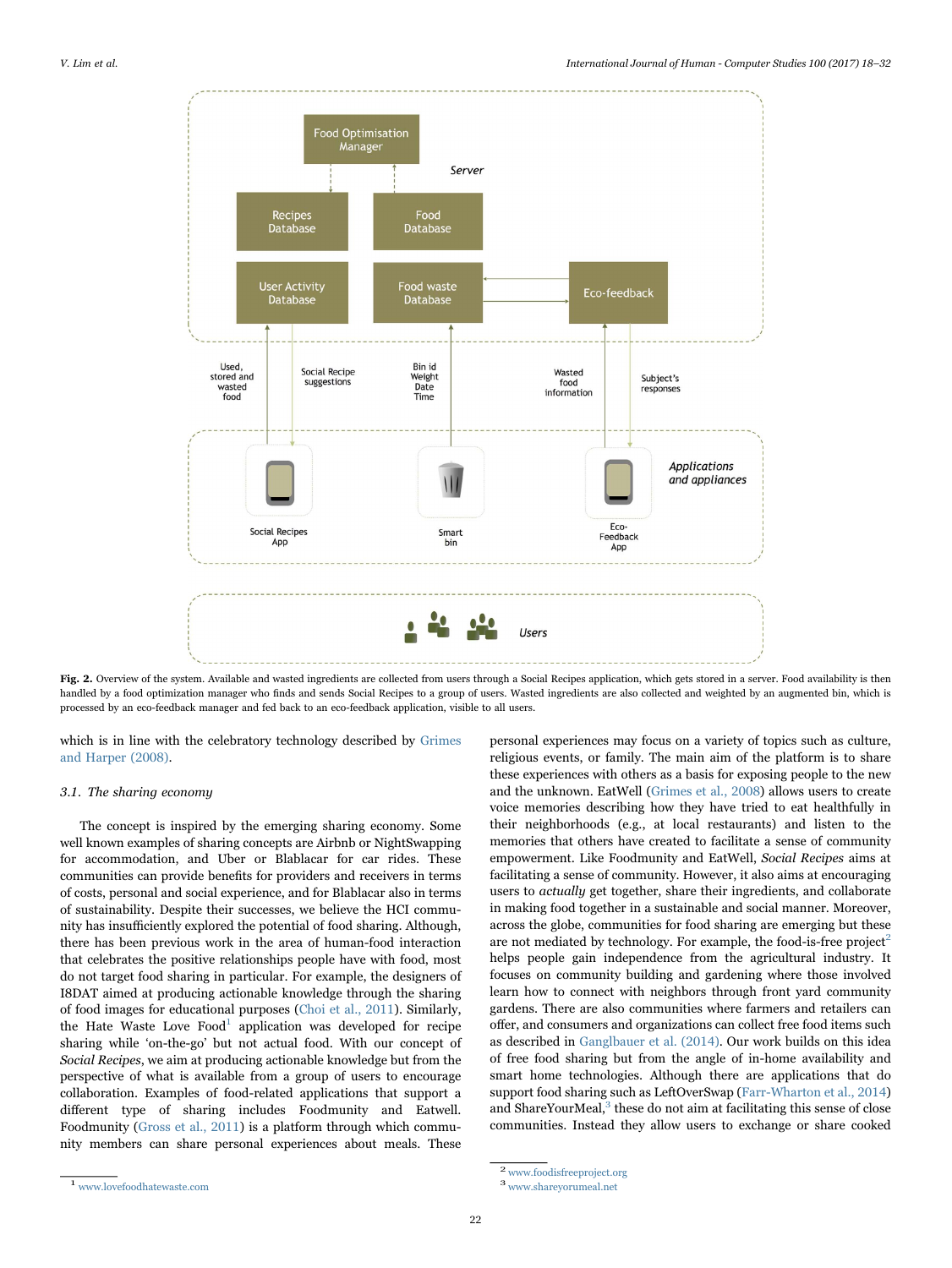<span id="page-5-1"></span>Table 1 Participants Demographics.

| Group        | N(m/f)       | Profession                                                | House type                                                                       | Relation                  | Consumption habits                                                                                                                   |
|--------------|--------------|-----------------------------------------------------------|----------------------------------------------------------------------------------|---------------------------|--------------------------------------------------------------------------------------------------------------------------------------|
| $\mathbf{A}$ | 2(m)         | International<br>students<br>from China<br>and India      | Single<br>studios<br>on campus                                                   | Neighbors                 | They all mainly cook for themselves<br>during the week and prepare<br>their dinners for two to four days.                            |
| B            | 2(m)<br>1(f) | International<br>students<br>from Portugal<br>and Germany | Apartment                                                                        | Two are<br>friends        | The two friends always buy food<br>and have dinners together, while the<br>other cook for herself because of<br>her vegetarian diet. |
| $\mathbf{C}$ | 2(m)<br>2(f) | Young<br>professionals<br>from Turkey<br>and Australia    | Each couple<br>in different<br>apartments                                        | Good<br>friends           | Each couple eat alone, except for<br>certain occasions they get together.                                                            |
| D            | 5(m)         | International<br>students<br>from India                   | Two on campus,<br>one in an<br>apartment<br>for 3, two in<br>an apartment for 7. | Good<br>friends           | Get together almost every weekend<br>to go to the market, cook and eat.                                                              |
| Е            | 3(m)         | Students                                                  | Apartment                                                                        | Good<br>friends           | They do many activities<br>together, and share similar friends.                                                                      |
| F            | 2(m)         | Young<br>professionals                                    | House                                                                            | Regular<br>house<br>mates | Very busy, cook and eat at home<br>only couple of times a week.                                                                      |
| G            | 3(f)         | Students                                                  | Student<br>residence                                                             | Sorority<br>friends       | Socially very active and have<br>dinners in big groups at least<br>once a week.                                                      |
| н            | 5(f)         | Students                                                  | Student<br>residence                                                             | Friends                   | Socially very active, members of<br>a sports club, cook and eat<br>together regularly.                                               |

leftovers or meals for a small price without facilitating further interactions. Next, we discuss the studies we conducted in evaluating the potential and impact of our concept and suggest further implications for its design.

# <span id="page-5-0"></span>4. Structured interviews (Study 1)

The first study was a structured interview study in which participants logged their food waste for a period of a month and were interviewed once per 2 weeks (i.e., with a total of 2 interviews per household). The objectives in this study were: (1) to identify the most common food waste types and reasons in this specific target group, and (2) to explore expected experiences of a community-based Social Recipe system.

# 4.1. Methodology

#### 4.1.1. Participants

The study was carried out with 8 groups of friends or neighbors with a total of 27 individuals between 22 and 31 years of age (see [Table 1](#page-5-1) for participants demographics). All participants were living in urban cities in the Netherlands: 5 groups were living in the same house (B, E, F, G and H), and the remaining groups (A, C and D) were either neighbors or were very good friends of each other but not living together. We decided to include these remaining groups to see how they find the concept motivating or demotivating: differences in spatial distance was expected to provide additional insights for the design of our concept. Participants were recruited through Universities' facebook pages (i.e., the International Student Network, and Industrial Design), by means of an information/invitation letter delivered in their mailbox (i.e., for those living on campus), and through personal networks. All

participants were visited at home after work hours and were compensated with vouchers.

#### 4.1.2. Study procedures

At the beginning of the study, all participants were provided with a small box, a black marker, a small table bin, and a kitchen scale. They were asked to collect their grocery receipts during the study period and use the box to store their receipts and the black marker to cover any item that was considered private. These receipts were later used as cues for biweekly retrospective interviews on their food wastage in the last 2 weeks. Hence, all participants were interviewed twice, individually, in couples, or in the presence of other group members. The purpose of the interviews was to get familiarized with the type of food they commonly waste and their reasons for wasting. This was done by going through the items one by one and by asking participants if they have wasted anything. If they did, they were asked to give an estimation of how much it was in percentage of the total item and why it was disposed.

Participants were further instructed to use the table bin for all foodrelated organic waste including edible as well as inedible parts such as bones, tea bags, egg shells, and fruit peels. The inclusion of inedibles was done to prevent differences in the definition of edibility. They were asked to weigh the table bin every time before they empty it and write down the amount on a log sheet. Log sheets were provided and replaced after each interview.

In the last interview, a description of Social Recipes was verbally explained in a hypothetical fashion to gather their expected experiences and reactions towards the concept. Social Recipes was described as follow: "Imagine a system that knows which foods you have in your house, which foods your friends have in their house, and that can suggest you to get together with your friends to make a recipe with the available ingredients without having to go to the grocery store."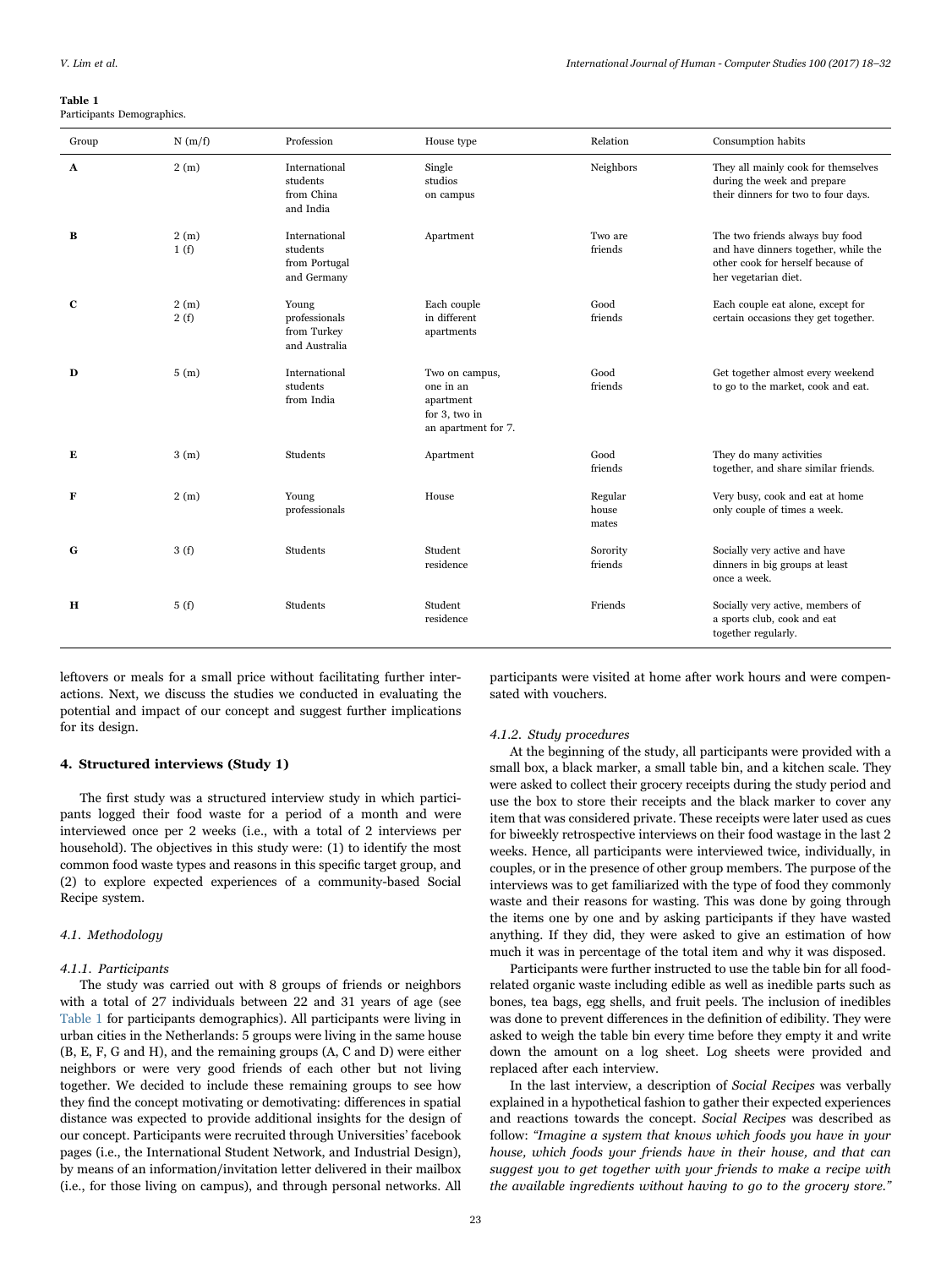Participants were free in responding to the concept.

#### 4.1.3. Analysis

To simplify the analysis, each food item was considered equal to a single fruit or vegetable such as a banana or cabbage, but also a basket of smaller fruits or vegetables such as cherry tomatoes, or one portion of rice or pasta suitable for one meal. Each reported food item was further categorized into different food groups: fruits, grains, dairy, vegetables, meat and fish, or other (e.g., sandwich spreads). A thematic analysis was conducted to categorize the reasons that were provided for wasting. We also conducted a thematic analysis to explore their attitudes towards the concept.

# 4.2. Findings

During the whole study period, a total of 231 food items were wasted excluding drinks (other than milk), desserts, cookies, and confectioneries. We categorized the reported food waste items into different food types: fruits, grains, dairy, vegetables, meat and fish, or other (e.g., sandwich spreads), and found that almost half of all the wasted items were vegetables. Most of these vegetables were disposed partly with an average of 64% of the whole item, indicating the significance of targeting vegetables.

# 4.2.1. Food group in relation to the reason of wasting

Next, we categorized the reasons of wastage using thematic analysis, and the following categories emerged; the way of consumption, items gone badly, doubtful items, and dealing with leftovers:

- Ways of consumption: includes all items that were used for flavoring and parts that were cut off because of a recipe description.
- Items gone badly: includes all items with visual characteristics of decay such as mold, changes in color, or growths through the skins (e.g., in potatoes). These could further be caused by forgetfulness, busy lives, big purchases, unpredictability of longevity, change of meal plans, and the weather.
- Doubtful items: includes visual unattractiveness such as drought or over-moisture, expiration dates, items that were left open in the kitchen for one or several days and were not trusted anymore in terms of quality, and items that were just considered old and had been in the fridge for a long time. These could also further be caused by forgetfulness, busy lives, social activities or knowledge.
- Dealing with leftovers: includes cooked or prepared ingredients that were left after dinner but not worthwhile saving (e.g., too little to save or not tasting good) or leftovers without plans of usage in the near future. This category also includes meals that were saved for days with the intention of usage but were eventually forgotten (cf. causes above).
- Other reasons: included an occasion where something was saved without foil, a food item was partly bad at the time of purchase, the taste was unexpected, it was difficult to get the rest out of a package, a non-sticky pan was used, and where the fridge was not working well.

Overall, vegetables were found to be wasted most often due to physical deterioration (N items = 38) or were expected not to be edible and thus doubtful in quality and safety (N items = 41) (see [Fig. 3.](#page-6-0)) These findings shows the potential of targeting perishables with Social Recipes to encourage its use before it gets forgotten.

Design implication 1. The use of existing ingredients in Social Recipes with the intention of reducing food waste could be defined and explored as a constraint satisfaction problem. The system should find optimum recipes with ingredients that will likely be wasted (i.e., in this case vegetables). It could, for example, consider minimizing the amount of available ingredients as the most important constraint by

<span id="page-6-0"></span>

Fig. 3. The amount of reported items per food type categorized by reasons of wastage.

prioritizing ingredients. This could be done by assigning different risk levels to the ingredients based on how long the ingredient has been available in the home or the average longevity of the specific food item (which could be derived from a database). For example, levels of risks could be: high (the item has been available for more than 4 days), medium (the item has been available for 3–4 days) or low (the item has been available for 1–2 days) or high (the item is good for max. 2 days), medium (the item is good for max. 4 days) or low (the item is good for more than 4 days).

## 4.2.2. Expected experiences

Most participants were enthusiastic about the concept of Social Recipes, but also noticed disadvantages or detractors. Reasons for using such a system relating clearly to its advantages were for habitual purposes, awareness, creativity and surprise, and coordination:

- Awareness: We found that a number of participants consistently threw away the same type of vegetables because they had difficulties in predicting how long the item would be edible at the time of purchase. For this reason, they saw potential in having a system that would help remind or motivate them to use items with a constant likelihood of being wasted. For other participants, items were wasted because participant just simply forgot them due to a busy lifestyle. This was especially the case for discounted perishable food items (e.g., economy packages or sales). Therefore, participants expected a system such as Social Recipes to improve awareness and help remind them of what they have available. Our concept could help increase awareness of the availability of items that gets wasted most likely (i.e., vegetables) to remind or encourage its use before it gets bad (i.e., the most common reason for disposal).
- Creativity and Surprise: Participants did not only foresee how Social Recipes could help remind them of what is available but also how it could inspire them. It could trigger creativity around cooking as it could be used as inspiration for other recipe possibilities. Moreover, they expected the content as well as the timing of the suggestions to be positive surprises while encouraging spontaneous and fun meet-ups around cooking. This is in accordance to [Maitland](#page-14-29) [et al. \(2009\)](#page-14-29) expectations on designing for action.
- Coordination: Participants also foresaw the usefulness of Social Recipes in supporting coordination between the individual members of an household around shopping as well as cooking. It was expected to provide better visibility of availability within a group without the requirement of intensive communication such as calling each other. We found that participants often had similar items available that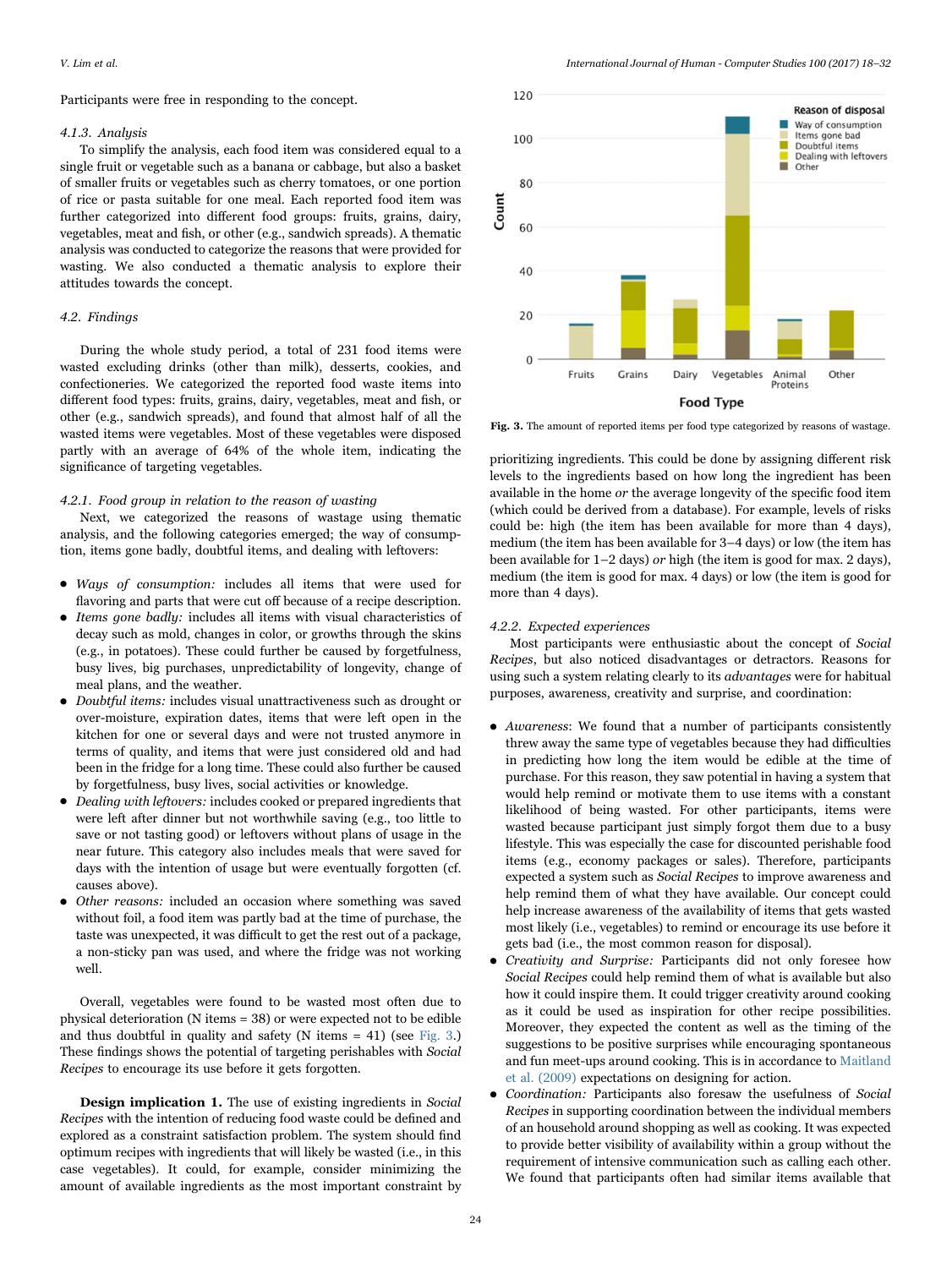could have been shared instead. For example, Social Recipes could help in preventing users from buying similar or already available items. This is also in accordance to [Ganglbauer et al. \(2012\)](#page-14-23) suggestion to design for collaboration to organize daily practices around food and ultimately reduce food waste.

Participants also expressed negative attitudes towards Social Recipes:

- Preparation values: A reason for not using *Social Recipes* might be when users cook extensively and spend time on cooking individually for others. A couple of participants valued cooking as an individual activity which they think should be done in advance before a guest shows up for dinner. This was considered to be a means to show hospitality. However, this preference was also impacted by the size of their own kitchen.
- Travel distance: Another reason why participants might not use Social Recipes is the distance they need to travel in order to get together with friends for dinner. Participants might prefer going to the grocery store that is nearby over collaborating with friends as it could be more convenient and less time consuming. This could, however, depend on someone's personality or current mood rather than the actual travel distance.

Design implication 2. The system should suggest the location for cooking based on the size of the group that is suggested with a Social Recipe so that the place can accommodate the number of people that are sharing. For those who prefer to cook for others individually instead of collaboratively, the system could allow users to provide their preference around the activity of cooking. With Blablacar, for example, users can indicate whether they like hearing music or chat while driving. These options should also be considered in a concept like Social Recipes. Furthermore, travel distance should be minimized for all individuals receiving a suggestion. If a supermarket is located closer than a friend, users might find it easier and more convenient to go to the supermarket. Therefore, the system should consider the distances between users and to supermarkets. For example, to increase the attractiveness of a Social Recipe, the system should consider ingredients from users who are located not much further than the closest supermarket or it should minimize the distance to be traveled by all users. Also, a constraint value could be defined so that users do not need to travel more than a predefined distance.

#### 4.3. Summary

Findings showed that our community-based social system should target perishable ingredients as they get wasted most often. This is also in accordance to previous findings [\(Ganglbauer et al., 2015](#page-14-24)). Given the reasons provided for wasting these ingredients, such as forgetting and social activity, Social Recipes could be a potential approach for more effective waste reduction. Indeed, participants foresaw its impacts on awareness of availability, creativity around cooking, and coordination or collaboration. However, we acknowledge some limitations in this study. First, participants were aware of the purpose of the study, which could have had impacts on their comments. Hence, in the second study, we did not tell participants of the main purpose of our concept in reducing waste. Second, so far findings are self-reported and not observed so we do not know how Social Recipes would actually impact behaviors. Therefore, we conducted a third study with technological probes to provide participants with a more realistic experience of Social Recipe suggestions so we can observe natural reactions towards the concept. These two studies are discussed next.

# 5. Focus group (Study 2)

As a follow up of study 1, a double-blind focus group study was

conducted with six PhD students and one moderator. The main objective was to see what participants think about Social Recipes if the concept is not introduced to reduce food waste; what advantages or disadvantages do they foresee in this particular concept? We kept the moderator in a neutral position and used a double-blind procedure to guard against experimenter bias and influences.

# 5.1. Methodology

# 5.1.1. Participants

Participants were recruited with the following requirements: they all had to live with at least another person, cook at home at least three times a week, eat or cook together with friends at least twice a week and they had to do groceries themselves. All participants were from China, but living in the Netherlands. Our choice for selecting Chinese students is because of their cooking culture as they cook regularly in social settings. And as the world largest emerging economy, China is suffering high waste amounts at the consumer level comparable to Western countries ([Liu et al., 2013](#page-14-37)). All participants were compensated with lunch during the session.

#### 5.2. Study procedures

The session started off with some general warm-up questions about food experiences. Next, participants were asked about what makes a good food-related experience to get insights in what they value most. This was followed by a question about which food items they have available at home and whether they would share these with other people. We then presented the concept of Social Recipes using the same description as in the first study and asked (1) how they see the system would impact them and (2) who they would prefer to use the system with. Here, we also conducted a thematic analysis to explore their attitudes towards the concept. The focus group session was attended by two researchers who made notes. The session was video recorded to support the process of analysis. A thematic analysis was used to explore reactions towards the concept.

# 5.3. Findings

Generally, participants agreed that the presence of other people was what makes a good food experience. What they enjoy the most is having food with friends and the activity of preparing food for others. The social company was most valued. Almost all participants in this session were enthusiastic about the concept of Social Recipes. Like participants from study 1, they foresaw how it could impact food waste and positive interactions but also noticed disadvantages or detractors. Reactions which clearly relate to *advantages* were on connectedness, creativity and knowledge:

- Connectedness: Participants liked how Social Recipe suggestions could create the feeling of being connected with others through the in-home available ingredients. These suggestions, which is expected to come in as surprises at random moments, could provide users with more opportunities to see friends, share private moments and grow closer to each other. The collaborative aspect in saving food together was expected to bring a sense of community.
- Creativity and Knowledge: Another aspect participants liked was that Social Recipes might help them in gaining new cooking skills. Users foresaw how they could learn from the suggestions from the system as well as from each other when they cook together. It could create an opportunity for the exchange of knowledge around cooking practices: the suggestions were expected to inspire creativity and to initiate conversations.

Participants also expressed negative attitudes towards the system. This was mainly related to trust: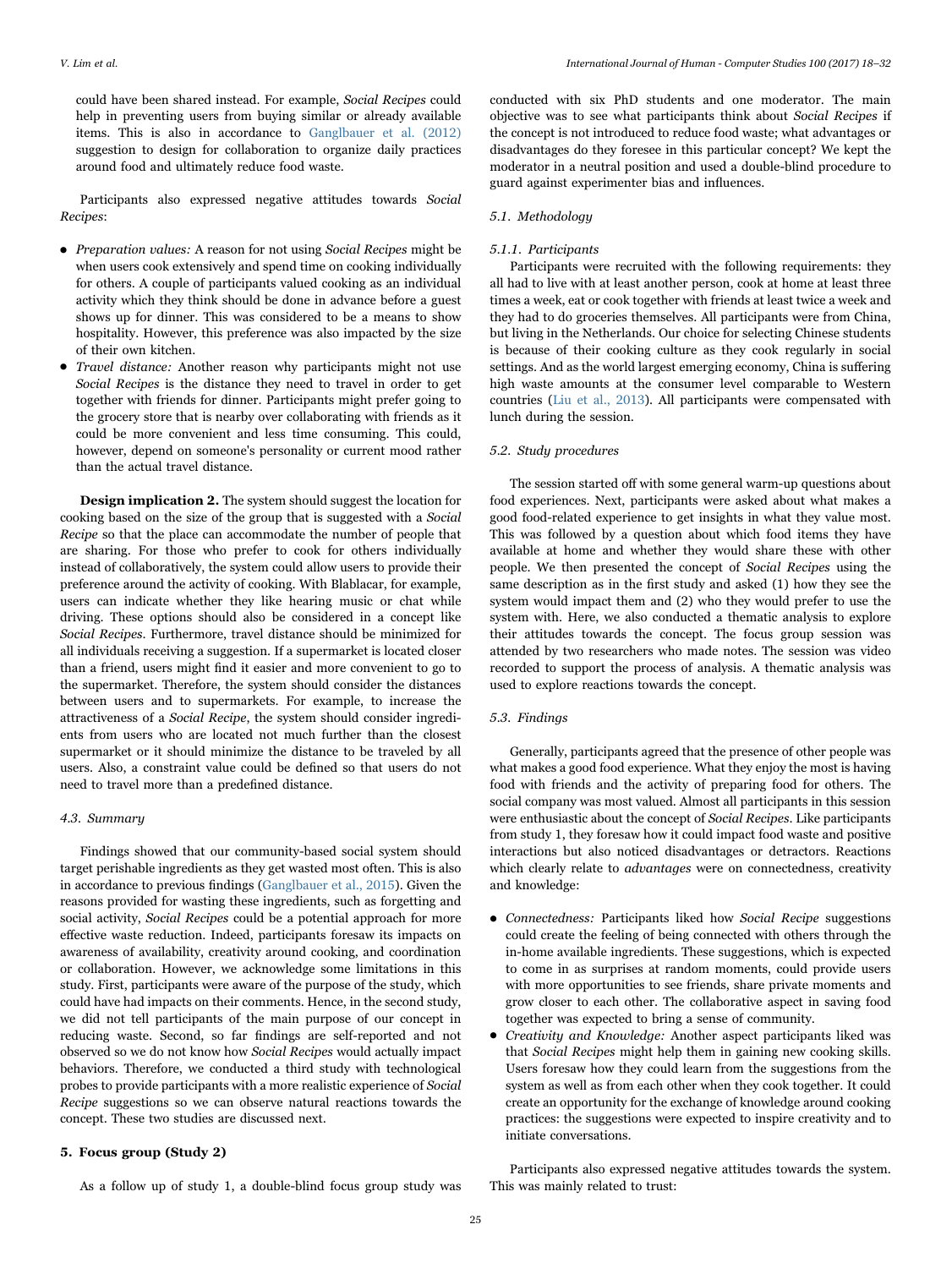• Trust: Specifically, we identified two types of trust. The first type of trust was in the suggestions provided by the system: some participants indicated the importance of receiving suggestions according to the foods they like with nutritional value. The second type of trust was in the way others take care of their food items before they are shared. For example, where they have placed or saved the items before it is shared.

Design implication 3. Trust could be a challenging issue for design, but critical for the acceptance of food sharing technology. We can discuss implications for both types of trust we identified above. For example, to deal with the first type of trust, the system could construct user profiles based on what users bought before and provide recipes with familiar food items that are nutritionally balanced. Adopting healthy eating patterns are expected to have great additional effects on sustainability than reducing food waste alone [\(Rutten, 2013](#page-14-7)). For the second type of trust, the system could allow users to find and invite their friends, or connect with potential future friends who have the same tastes or food interests. Moreover, the system could allow them to set a parameter for the number of users for receiving a recipe suggestion. We expect this could increase acceptance rates, as it might be more difficult to coordinate with more people.

# 5.4. Summary

In this study, findings showed potential of Social Recipes with impacts on creativity, knowledge and connectedness, with trust as main detractor. These are different findings from the first study. However, the study is still limited as actual impact on behavior is unclear. In the next study, participants were provided with a closer experience of Social Recipe suggestions in a home deployment study.

# 6. Home deployment (Study 3)

For the home deployment study, technological probes [\(Hutchinson](#page-14-9) [et al., 2003](#page-14-9)) were developed and implemented to provide participants with the experience of Social Recipes in a daily life environment. A Wizard of Oz approach [\(Dow et al., 2005](#page-14-10)) was adopted, with objectives to explore (1) the impact of Social Recipes and (2) how eco-feedback could add in supporting food waste-related behavior. The ultimate goal was to further provide design implications for development based on triangulation of findings from all three studies.

# 6.1. Methodology

## 6.1.1. Participants

Four groups of participants were recruited with a total of 15 individuals (students and young professionals) between the age of 20 and 28. Each group consisted of  $3 - 5$  individuals living together with the exception of 1 group who were friends living separately (see [Table 2](#page-8-0) for the demographics). Participants were recruited in the same manner as in the previous studies. With the exception of 1 group, participants were not required to travel to share food so we could discover other design implications. All groups of participants received Social Recipes of which 2 groups also received eco-feedback. In this study, we used pseudonyms to protect each participant's identity.

# 6.1.2. Study procedures

The study took place for a month. In the first week, participants were given time to get acquainted with two probes; a mobile application for food logging, and an augmented bin to monitor organic waste. These probes are discussed in more detail in the next section. We used Whatsapp chat groups for all communication with participants such as

#### <span id="page-8-0"></span>Table 2

Participants Demographics. Intervention type: SR = Social Recipe suggestions, EF=Ecofeedback. We use pseudonyms as a reference to participants.

| Group | Name           | Age      | Gender | Housing       | Intervention Type |
|-------|----------------|----------|--------|---------------|-------------------|
| A     | Andrea<br>Alan | 23<br>25 | М<br>M | same<br>house | SR & EF           |
|       | Anton          | 24       | M      |               |                   |
|       | Adam           | 25       | M      |               |                   |
|       | Aykan          | 23       | M      |               |                   |
| B     | Brenda         | 24       | F      | same          | SR & EF           |
|       | Beatrice       | 23       | F      | house         |                   |
|       | Bianca         | 23       | F      |               |                   |
|       | Beth           | 21       | F      |               |                   |
| C     | Chris          | 24       | М      | same          | SR                |
|       | Colin          | 20       | м      | house         |                   |
|       | Carla          | 24       | F      |               |                   |
| D     | Dena           | 24       | F      | separate      | SR                |
|       | Daisy          | 28       | F      | houses        |                   |
|       | Diana          | 26       | F      |               |                   |

for instructions, questions, comments, and anything else participants like to share such as pictures. We also used Whatsapp to send the Social Recipe suggestions according to the Wizard of Oz approach, which logic is also explained next.

#### 6.1.3. Technological probes

Technological probes were developed to evaluate Social Recipes and the additional impact of eco-feedback. These are the two concepts of the overall envisioned community-based social system as presented in [Fig. 2.](#page-4-0) The probes were developed to capture in-home availability and food waste patterns from consumers, and to deliver Social Recipe suggestions and eco-feedback in situ.

Probe 1: Food logging and Social Recipe suggestions. In order to create Social Recipe suggestions, in-home ingredients need to be tracked. To do this, we developed a mobile application (See the interaction between the Social Recipes application, server, and users in [Fig. 2](#page-4-0)) for iOS and Android in a hybrid approach using PhoneGap, which participants were asked to install on their phones in the beginning of the study. The mobile application was written in JQueryMobile, HTML and CSS for the user interface and JavaScript for the user interaction. Data from the users were stored locally using a SQLite database engine and sent to a server implemented with the PLAY framework.

In the beginning of the study, participants were instructed to create a user account and use the application to log their in-home food availability on a daily basis (see [Fig. 4](#page-9-0) for the user interface). To limit data entry, they were asked to log only ingredients for dinner that were available for over 24 h. In the application, participants could search for ingredients through images, and select and add them to a stock list (inhome availability) or wish list. The wish list was only meant for ingredients they plan to buy, which were automatically moved to the stock list when the purchase was confirmed. In both lists, users can enter the amount of each item in weight, numbers or liters. If an item in the stock list was disposed, users could delete it. This moves the item to the bin folder where reasons for disposal can be further indicated.

The data entered in the application by the different individuals within each group were used to form Social Recipe suggestions. We created and sent suggestions to participants manually with Whatsapp and according to the Wizard of Oz approach; a widely used method in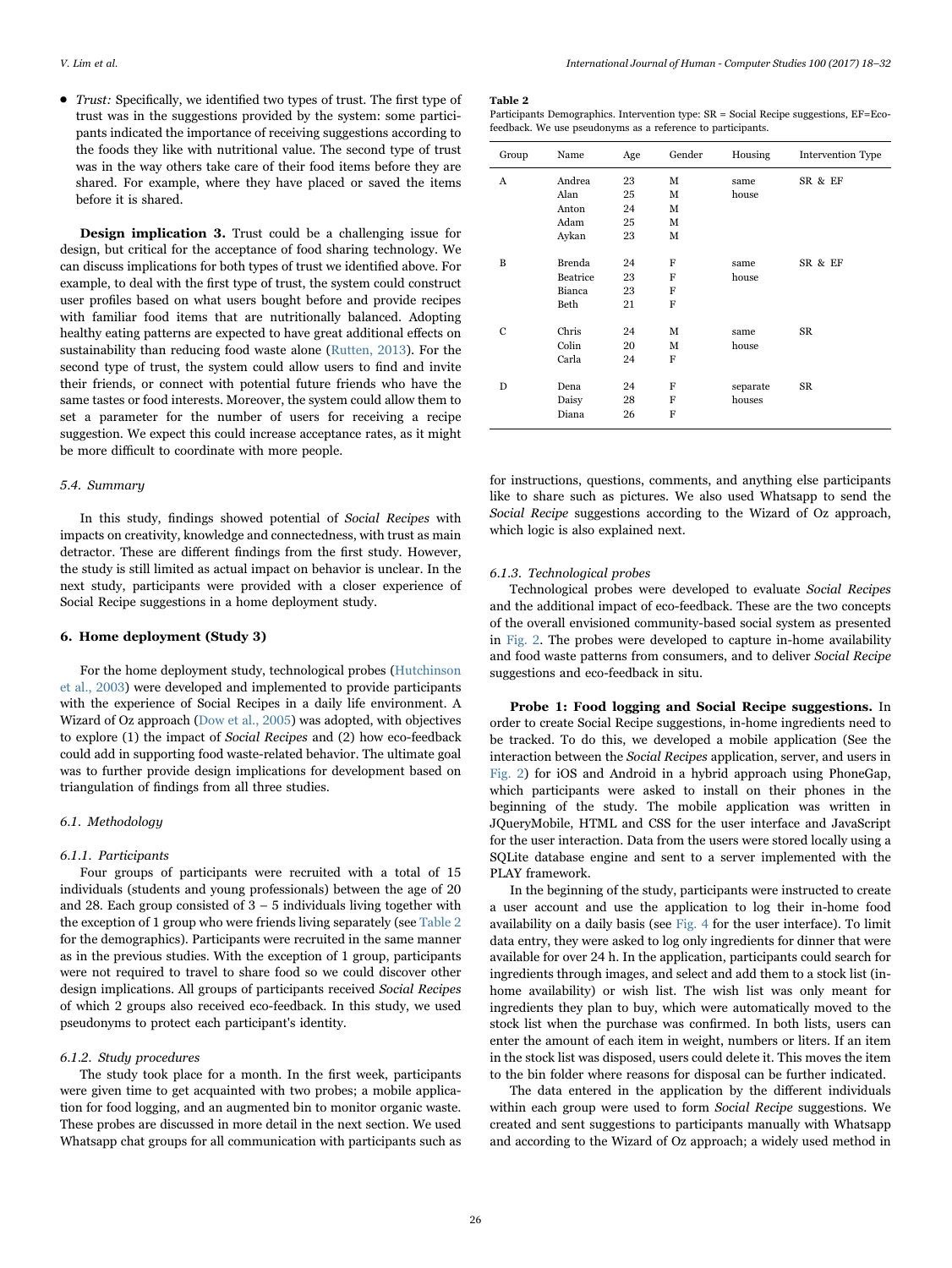<span id="page-9-0"></span>

Fig. 4. The mobile application user interface for ingredients logging. Presented from left to right: the search list, wish and stock lists, and the waste list, respectively.

<span id="page-9-2"></span>

Fig. 5. These are two screenshots with examples of how a Social Recipe suggestion was delivered. Each suggestion included a picture of the recipe, the available ingredients that can be used and from which owner, and additional items to be added.

human-computer interaction research to explore user interfaces for pervasive, ubiquitous, or mixed-reality systems that combine sensing and intelligent control logic [\(Dow et al., 2005\)](#page-14-10). We took the following steps to generate suggestions: (1) take items with a sufficient amount (more than 100 g), (2) use a database for recipes,  $(3)$  initially, consider all available items, then (4) exclude items that are newest based on starting date until at least 3 recipes are found, (5) select a recipe with the least extra items to add, and (6) provide multiple suggestions if possible. Each suggestion included a picture of the recipe, the available ingredients to use and from which owner, and additional items to add as shown in [Fig. 5](#page-9-2). A suggestion was send to groups of users once a week through Whatsapp.

Probe 2: Monitoring of food waste amounts and eco-feedback. We developed an augmented bin for the measurement of food waste weights for each group of participants (see [Fig. 6](#page-10-0)) and to evaluate the additional impact of eco-feedback (See the interaction between the augmented bin, server, eco-feedback application and users in [Fig. 2\)](#page-4-0). The bin consisted of a Dymo M5 USB postal scale, a 5 liter trash bin and a Raspberry Pi with a Wi-Fi module protected with a laser-cut wooden enclosure. The Raspberry Pi requested a weight measurement from the scale until a stable weight was found via USB, which was sent to a remote server. Participants were instructed to use the bin for all organic waste that was still edible or once edible and were provided with a list of items they were not allowed to throw in. Furthermore, they were instructed to reset the bin every time it gets emptied.

The data collected with the bin was fed back to 2 groups through an application installed on a tablet computer (see [Fig. 7](#page-10-1)), which was placed with a tablet holder in a visible location in the kitchen. The application displayed the amount of food waste in the number of servings: every 200 g of waste was calculated as 1 potential serving. The use of metaphors are common in eco-feedback research to enhance understanding [\(Froehlich et al., 2012\).](#page-14-38) Another common practice in eco-feedback research is the use of social comparison as an influence strategy. People compare themselves to others when objective measures for self-evaluation are unavailable [\(Festinger, 1954\)](#page-14-39). For this reason, in the last 2 weeks, the display showed what others have wasted in addition to participants' own food waste amounts. This amount (i.e., others) was generated by taking a random percentage between 40% and 110% of participants' own food waste amounts, so that most of the time participants were receiving negative feedback. This was done to make sure that both groups were receiving similar feedback. However, participants were informed that social comparison information was coming directly from another group of participants to trigger competition.

<span id="page-9-1"></span><sup>4</sup> http://www.ingredienten.nl/recepten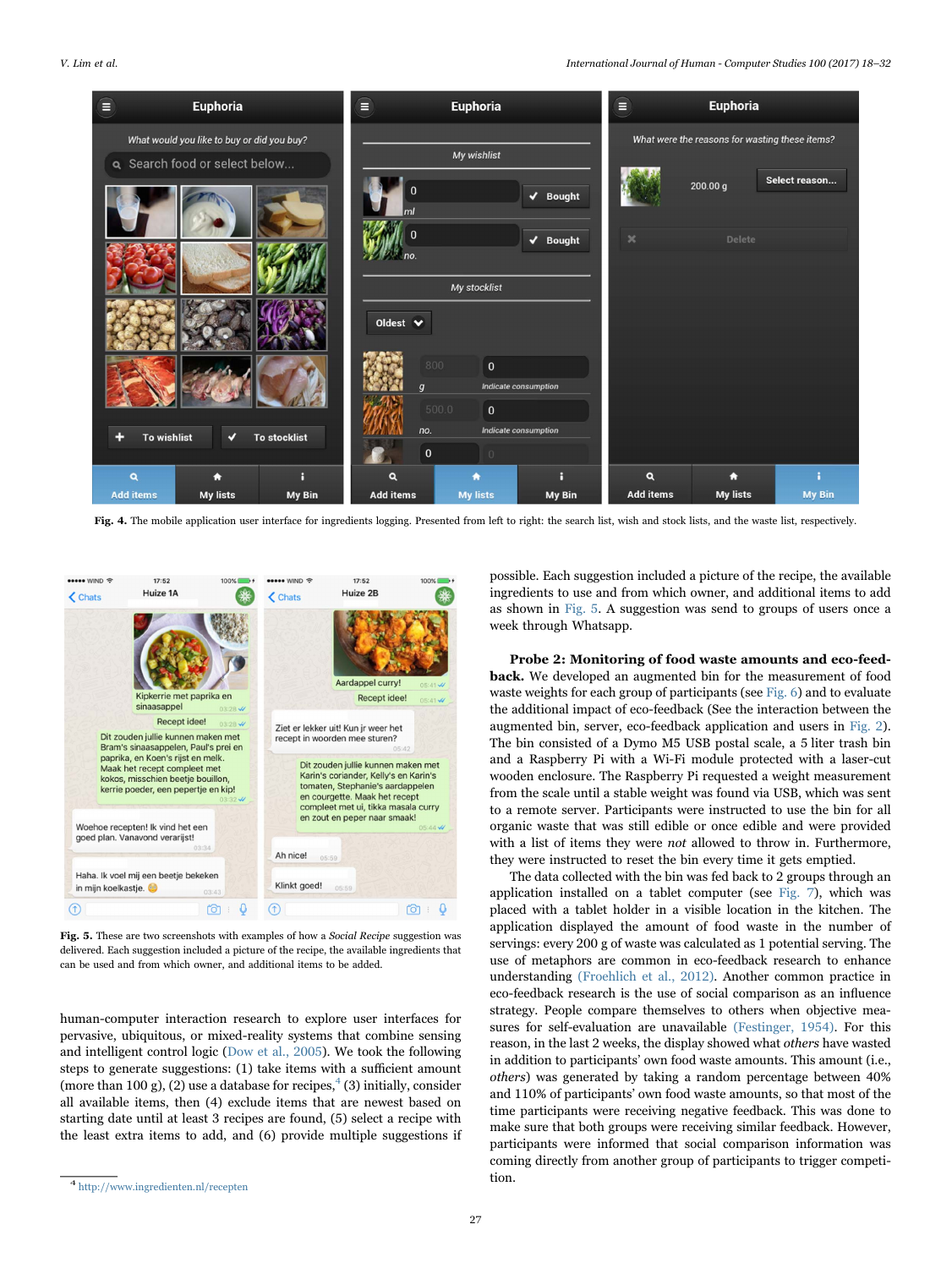<span id="page-10-0"></span>

Fig. 6. The augmented bin with USB postal scale and a Raspberry Pi to receive and send data to a server.

#### 6.1.4. Measures and analysis

After the deployment, participants were asked to fill out a post questionnaire with Likert scale questions and open-ended questions (see [Table 3\)](#page-11-0) to evaluate the impact of Social Recipes and eco-feedback on food-related behaviors, awareness, reflection, coordination and communication (i.e., social interactions). Additional questions aimed at gathering their level of motivation to change behavior and to see whether they find the concepts effective in reducing domestic food waste. Answer options ranged from very much to not at all, with items score contribution from 7 to 1, respectively. During the deployment we used Whatsapp chat groups to send Social Recipe suggestions and for free text messaging to gain insights in their spontaneous reactions towards the suggestions. The reactions or comments in the Whatsapp chat and questionnaire were analyzed and categorized into themes and triangulated with findings from the first and second study. Based on these results, we suggest further design implications for the proposed community-based social system. To test the viability of our interpretation of the findings and suggested implications, we conducted a respondent validation (i.e., member check).

# 6.1.5. Usage descriptives

This section describes the usage of the probes discussed earlier. For the mobile application, 622 actions were counted with 5 action types: opening the application, the users' list (wish and stock lists), the waste list, the users' profile, and sorting items in the users' list. 251 items were entered in the users' list of which 78 items were wasted (dairy: ci. 3705 g/liters, vegetables and fruits: ci. 3227 g and 24 pieces, grains and starches: ci. 7060 g, meat and fish: ci. 950 g). An average of 332 g of food waste went into the bin per person per week (excluding 2 participants who were only using the mobile application).

#### 6.2. Findings on the impact of Social Recipe suggestions

In this section, we present our findings from the questionnaire scores (perceived impact) and the free-text messaging (observed impact). We should note that we only consider the questionnaire items when at least 50% of the participants have given a score of a 5 or higher on the Likert scale or when scores were unexpectedly low (see [Table 3\)](#page-11-0). The findings are discussed around the broader themes of what participants from the previous two studies expected to experience.

#### 6.2.1. Awareness

Initial reactions towards the suggestions showed interest and curiosity in the Whatsapp chat; "I think it is a good plan." - Andrea, "Great idea! Look delicious! Could you send the recipe? " - Dena and "I will indeed keep the broccoli for a tortilla, that is a good one! I think I will make that, I still have coconut left! " - Diana. We received a total of 10 positive reactions towards Social Recipe suggestions (out of 36 if each person would respond to each single suggestion). This indicates a positive attitude towards the suggestions by a number of participants. However, the suggestions were not utilized. For example, in the post questionnaire, several participants reported being more aware when they received Social Recipes, but in the sense that it helped them remember their own current food availability. This self awareness turned into actions related to how they were dealing with their leftovers. For example, Brenda felt more motivated to keep the leftovers for an extra day and ate it at lunch. And Chris searched for other recipes online. Hence, instead of collaborating with other users in the group, participants took actions individually.

Design implication 4. Food sharing technology should be designed in a way that suggestions for sharing can be seen as an option for users to deal with their in-home ingredients. For example, when participants prefer to cook and eat by themselves, which could further depend on several factors such as personality, the occasion, mood, or relationship with the others in their group, they should be able to find recipes based only on their own ingredients. In this case, users could just receive a simple reminder that their ingredients are sufficient for certain recipes that are available in the database. They

<span id="page-10-1"></span>

Fig. 7. The eco-feedback visualization showing negative feedback (a) and positive feedback (b) relatively to others.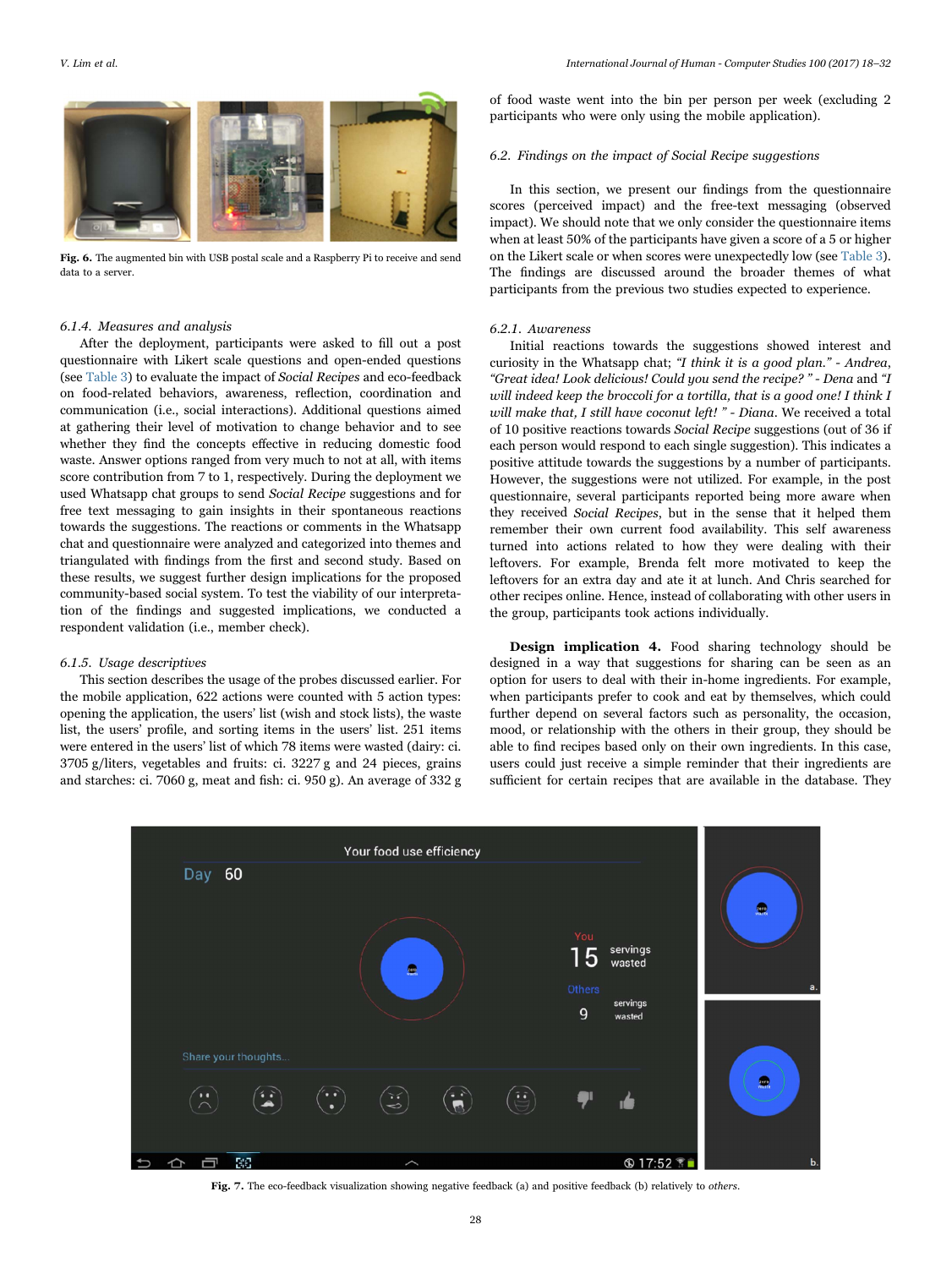#### <span id="page-11-0"></span>Table 3

Summary of frequency distribution for survey 3.

| 7<br>$\overline{2}$<br>5<br>3<br>Median<br>Question<br>6<br>4<br>1                                                                                                                               |  |
|--------------------------------------------------------------------------------------------------------------------------------------------------------------------------------------------------|--|
| 1a. Do Social Recipe suggestions influence your individual behavior regarding food planning?<br>2.0<br>$\overline{2}$<br>0<br>5<br>U                                                             |  |
| 1b. Do Social Recipe suggestions influence your individual behavior regarding food purchasing?<br>$\overline{2}$<br>$\overline{2}$<br>3.0<br>$\Omega$                                            |  |
| 1c. Do Social Recipe suggestions influence your individual behavior regarding food preparation?<br>$\overline{2}$<br>2.5<br>5<br>$\Omega$                                                        |  |
| 1d. Do Social Recipe suggestions influence your individual behavior regarding dealing with leftovers?"<br>$\overline{2}$<br>3<br>4.5<br>$\Omega$                                                 |  |
| 2a. Do Social Recipe suggestions influence the group behavior regarding food planning?<br>3<br>3.5<br>3                                                                                          |  |
| 2b. Do Social Recipe suggestions influence the group behavior regarding food purchasing?<br>3<br>$\Omega$<br>$\overline{2}$<br>3.5<br>4<br>$\Omega$                                              |  |
| 2c. Do Social Recipe suggestions influence the group behavior regarding food preparation?<br>$\overline{2}$<br>6<br>2.0<br>$\Omega$<br>$\Omega$                                                  |  |
| 2d. Do Social Recipe suggestions influence the group behavior regarding dealing with leftovers?<br>$\overline{2}$<br>3<br>3<br>$\Omega$<br>4.5<br>$\Omega$                                       |  |
| 3. Do Social Recipe suggestions affect awareness on overall food practices?<br>3<br>5.0<br>$\Omega$<br>5<br>$\mathbf{0}$<br>$\Omega$                                                             |  |
| 3<br>$\overline{2}$<br>$\overline{2}$<br>4. Do Social Recipe suggestions affect coordination within your group regarding overall food practices?<br>$\overline{2}$<br>2.5<br>$\Omega$<br>0       |  |
| $\overline{2}$<br>5. Do Social Recipe suggestions affect communication within your group around the topic of food? <sup>®</sup><br>$\overline{2}$<br>$\overline{2}$<br>3<br>4.5<br>$\Omega$<br>0 |  |
| 3<br>6. How much is your level of motivation to change your behavior around food practices at this point?<br>$\overline{2}$<br>3<br>$\mathbf{0}$<br>5.0<br>$\Omega$                              |  |
| 7. Do Social Recipe suggestions support reflection?<br>3<br>$\overline{2}$<br>4.0<br>3<br>$\Omega$                                                                                               |  |
| 8. Are Social Recipe suggestions efficient in reducing overall food waste?<br>$\overline{2}$<br>$\overline{2}$<br>3.5<br>$\Omega$<br>4                                                           |  |
| 9. Do you consider Social Recipe suggestions to be effective to reduce overall food waste?<br>$\overline{2}$<br>$\overline{2}$<br>$\overline{2}$<br>3<br>$\Omega$<br>4.0                         |  |
| 10. Does Eco-feedback provide an additional impact on your individual behavior?<br>$\Omega$<br>$\overline{2}$<br>4.0                                                                             |  |
| 11. Does Eco-feedback provide an additional impact on the group behavior?"<br>3<br>$\overline{2}$<br>$\Omega$<br>5.0<br>$\Omega$                                                                 |  |
| 12. Does Eco-feedback provide an additional impact on awareness?"<br>3<br>$\overline{2}$<br>5.0<br>$\Omega$<br>$\mathbf{0}$<br>$\mathbf{0}$                                                      |  |
| 13. Does Eco-feedback provide an additional impact on coordination?<br>$\overline{2}$<br>$\overline{2}$<br>3<br>2.0<br>$\Omega$<br>$\Omega$<br>$\Omega$                                          |  |
| 14. Does Eco-feedback provide an additional impact on communication?<br>$\overline{2}$<br>$\overline{2}$<br>$\mathbf{0}$<br>4.0                                                                  |  |
| 15. Does Eco-feedback provide an additional impact on reflection?<br>3<br>$\Omega$<br>$\overline{2}$<br>4.0<br>$\Omega$                                                                          |  |
| 16. Does Eco-feedback provide an additional impact on efficiency? <sup>®</sup><br>3<br>$\overline{2}$<br>5.0<br>$\Omega$<br>$\Omega$                                                             |  |
| 17. Does Eco-feedback provide an additional impact on effectiveness?<br>$\overline{2}$<br>$\Omega$<br>5.0                                                                                        |  |
| 18. Indicate how much impact the display without social comparison had on you.<br>$\Omega$<br>3<br>4.0                                                                                           |  |
| 19. Indicate how much impact the display with social comparison had on you.<br>$\mathcal{P}$<br>5.0<br>$\Omega$                                                                                  |  |

"\*" indicates questions where at least 50% of the participants have given a score of 5 or higher on the level of perceived influence.

could then, for example, take another step by looking at a variety of suggested recipes and include options for new ways to cook (e.g., such as by selecting Social Recipes). A similar concept on innovative cooking is being developed by IBM, Chef Watson.<sup>5</sup> [Their concept allows users to](#page-11-1) select their ingredients, but also the type of kitchen and the level of surprise or creativity using a database with more than 9000 recipes. Social Recipes or any type of food sharing concept, could be such an additional option. When we asked participants if Social Recipes should provide multiple options based on personal preferences, almost all participants (70%) agreed.

## 6.2.2. Knowledge

Another main finding was that Social Recipe suggestions triggered the exchange of knowledge between the participants in a group. For example, they reported to have more off line conversations about what to cook, what has been cooked and ways to avoid food waste. This was also visible in the Whatsapp chat of group D, who were not living in the same house. A specific instance was a conversation on how to store coriander. When we suggested a Social Recipe including coriander for a second time (i.e., as it was suggested in a previous recipe the week before), Diana was surprised and asked why Dena still had coriander available. She responded with an explanation on how she usually stores it, so that she can extend its use. She shared a picture with the herb in the freezer and explained to Diana that she would only cut off a small amount each time she needs some. This was a very useful tip for Diana and a Social Recipe suggestion resulted in a gain in knowledge on how to store food. Other topics of conversations we found online were also on how to cook with specific ingredients. These triggered conversations should be seen as another means for raising awareness (i.e., person to person), which could have an influence on behavior indirectly: in general, people are easily affected by the social environment, approval and norms [\(Beretta et al., 2013; Buzby and Hyman, 2012; Milfont](#page-13-6) [et al., 2006](#page-13-6)).

Design implication 5. When technology aims at supporting the practice of food sharing, it should also aim at supporting the exchange

<span id="page-11-1"></span><sup>5</sup> www.ibmchefwatson.com

of information between users. The social environment could be of valuable input for food-related decision-making. People can easily adopt, imitate or learn from others close to them and technology can take a mediating role in this. Hence, Social Recipe suggestions could trigger or initiate a topic for conversation. When we asked participants if Social Recipes should support communication among those who are suggested with a recipe, 60% of the participants agreed. A reason for not agreeing with this implication was that the ability to see each others' ingredients is already valuable and does not require much further communication.

#### 6.2.3. Coordination

Based on the evaluation from studies 1 and 2, we expected some instances of coordination. Although, conversations around food were reported and observed, these did not result into any instance of coordination or cooperation within the groups. Despite that participants had visibility in how they could cooperate in making a recipe together, this had no impact on actually using the ingredients together. Most participants reported no influence on coordination or cooperation, for example because of plans they already made. This could further mean that the suggestions might be coming in too late or at a wrong time. Other than timing, the recipes were either unpractical or participants just did not feel like making it. Consequently, Social Recipes were only perceived as efficient or effective for food waste prevention by five participants.

Design implication 6. To deal with the impracticality or dislikes of the suggestions, we suggest to let users choose when to receive suggestions (e.g., for a certain day or period), set preferences for the type of recipes, and perhaps also set who they like to share food with. As participants do not change plans, food sharing technology could for example allow the user to request a Social Recipe suggestion at any instance when there is no plan. Moreover, timing of suggestions could also be linked to an individual's schedule. However, when we asked participants whether users should be able to set when they like to receive Social Recipe suggestions, answers were neutral.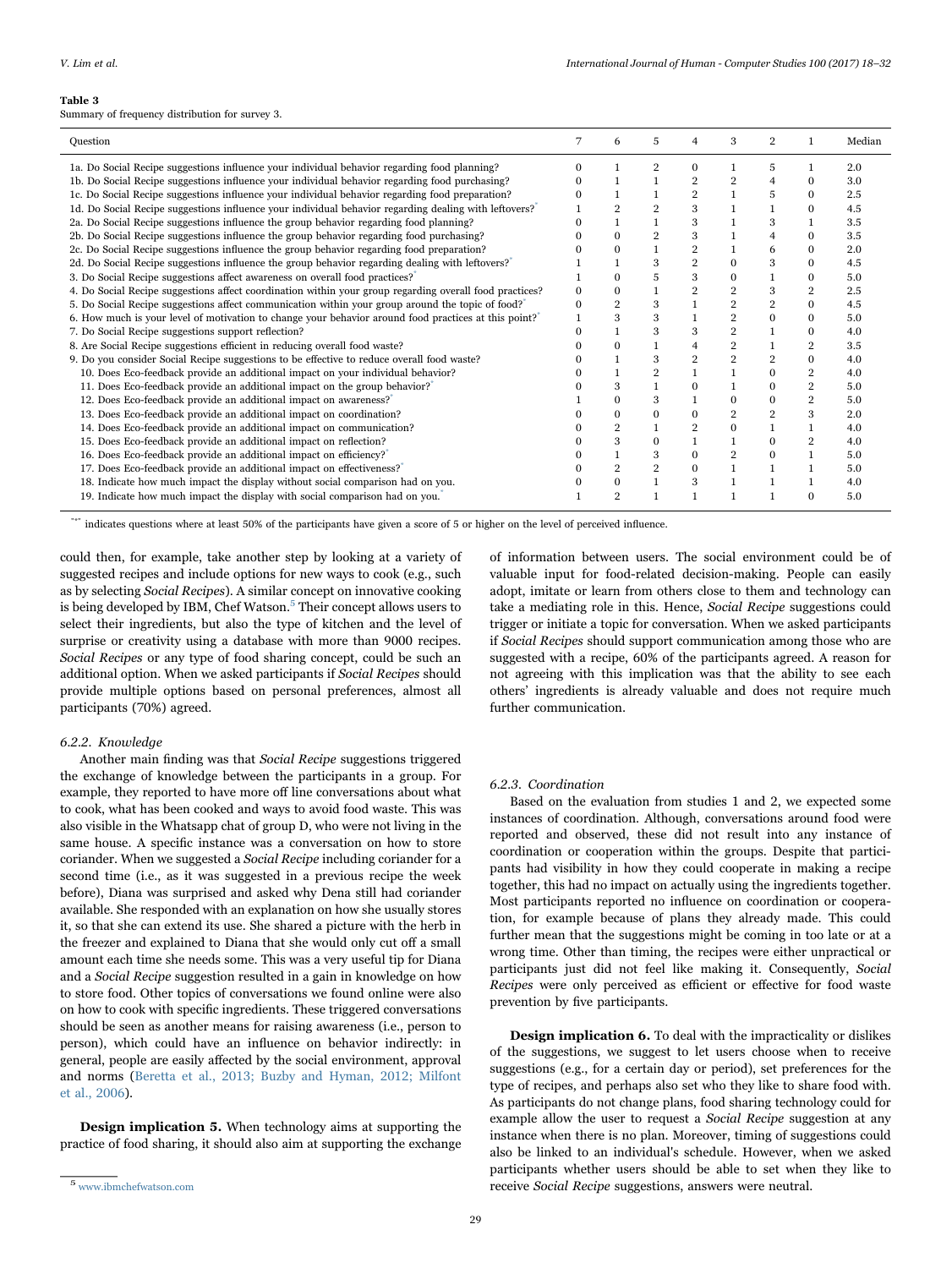#### 6.3. The role of eco-feedback

The eco-feedback probe had an impact on participants' awareness especially when it showed social comparison information. Almost all participants who experienced the eco-feedback display indicated social comparison to be an important motivating factor. Unlike Social Recipes, eco-feedback was perceived as more effective in preventing food waste.

# 6.3.1. Awareness and social inclusion of technology

The two groups of participants with eco-feedback were found to value the competitive aspect of the probe. For example, group B checked up on each other when wasted amounts suddenly raised: "It was funny to notice that we asked each other whether somebody recently threw away a lot of food when the eco-feedback increased a lot within one day." - Brenda. Also group A showed monitoring behavior in the Whatsapp chat group, but towards the accuracy of the visualization. The group started questioning how it was calculating the total amount of wasted servings when some noise (perhaps someone was accidentally leaning on it) added 2000+ grams to the weight. Due to the sudden high amounts that was visualized, participants requested a data check for noise twice. This alertness was likely due to the social comparison information and the competitiveness that it triggered. For example, an indication of competition as a motivator for monitoring waste was the following comment:"We want to win." - Alan. Accordingly, they were interested in being able to track back the food waste amounts so they could check what happened at what day and reflect on it. Another aspect that might have had an impact on their alertness, is the fact that they personified the bin as a living entity. Group A named their bin 'Freddie' using a sticky note right after installation. This name was repeatedly used by all participants to refer to the bin: "Freddie enjoyed the dinner tonight." - Alan. One of the participants also mentioned that at the end of the study they felt like Freddie was getting too much food and that they wanted to stop feeding him. We believe, this personification might have helped in the presence of the eco-feedback system in participants daily environment, and hence awareness.

Design implication 7. A community-based social system should include feed back information with social comparison as an additional motivator to engage users to reduce food waste. Although, we expected participants to be in favor of suggestions such as Social Recipes, ecofeedback was perceived as more effective. Hence, we suggest to combine both techniques as they target wasteful behaviors in different, yet relevant ways. We saw, for example, that actionable suggestions could be inspiring and trigger food-related conversations whereas ecofeedback with social comparison motivated users to monitor their waste more carefully. When we asked participants whether food sharing technology should include both actionable suggestions and feedback of past behaviors almost all participants (80%) agreed.

# 6.4. Summary

Based on these findings, food sharing technology should be designed in a way that the suggestion for sharing could be seen as an option for users to deal with their in-home ingredients and allow for the setup of personal preferences. For example, so that users could first get familiar with the system for individual purposes. Second, it should aim at supporting the exchange of information between users to trigger conversations rather than on coordination. Food sharing technology could target the knowledge building in particular to motivate consumers. Finally, it should also include feed back information with social comparison as an additional motivator to engage users in reducing food waste.

#### <span id="page-12-0"></span>7. Discussion

In this work, we were interested in how emerging technologies could raise consumers' awareness about food waste and how it could motivate them in taking actions in domestic environments. Inspired from insights gained in various research areas such as behavioral science on food-related decision-making, sustainability research, human-computer interaction, the sharing economy, and current developments in sensing technology, we proposed and evaluated a potential community-based Social Recipe system. The aim in this work was to contribute to an understanding how to design this system and how to integrate it in consumers daily activities for effective but pleasurable food waste prevention. Specifically, we explored how Social Recipes (with the addition of eco-feedback) could impact consumers.

We conducted three user studies and presented a number of design implications based on our findings. These implications mainly indicate that for our system to be successful, users should be given options and flexibility in the nature of information they receive. This might be required to reach a broader spectrum of users and situations where food sharing could be desirable. We have also seen that the method of influence should be a combination of information about past behaviors (i.e., eco-feedback) and information that is more directive (i.e., actionable suggestions such as Social Recipes). With both approaches impacting awareness differently, they should rather be seen as complementary. Hence, both competition and collaboration could be used as motivators to reduce food waste within a community, but the level to which it is effective might be different and depend on the user or situation. For example, competition seemed to be more motivating for reducing waste (supported by [Midden and Ham \(2013\)\)](#page-14-30), while suggestions for collaborations (supported by [Ganglbauer et al.](#page-14-23) [\(2012\),](#page-14-23) and [Maitland et al. \(2009\)\)](#page-14-29) ended up in conversations that was not perceived as effective even if it might have had impacts on food-related behaviors indirectly.

#### 7.1. Limitations and future work

We started our evaluation of the system with determining the main contributors, the most common food waste types, and the most common reasons of wastage. This provided information on who to target, what to target and how food waste could be targeted more effectively. As a specific target group  $(who)$  was chosen in this work, findings should not be generalized directly to other types of consumers. Although this could be considered a limitation, it is also an advantage; consumers relations with foods are complex, which should not be generalized. By narrowing down the target group, a deeper understanding could be gained in the specific needs of the group, which was suggested by [Wrap \(2014\).](#page-14-11) Moreover, the participants recruited in this work were not necessarily sustainable, were considered to have busy lifestyles and were not specifically interested in sustainable technology. Hence, participants in this work might not be using sustainable foodrelated technology on a voluntary basis for the purpose of sustainability. Therefore, in targeting this audience, implementation might need to be enforced or incentives such as costs or social activity should be more emphasized rather than sustainability alone. Furthermore, this work focuses on specific food types (i.e., perishables) and thence the proposed solution (how) should not be generalized to other food types.

Second, behavior change was not explored nor claimed in the deployment study. Instead, findings mainly provide insights into how the prototypes have impacted awareness and behaviors in response to interventions: the interventions might or might not have lead to long term impacts on behavior. In order to study behavior change, longer studies are required with a more extensive sample size and diversity. For example, different types of households, such as families with or without children, and community houses should be recruited. Research could also explore larger social network of different types. Rather than independent households, research could target a number of households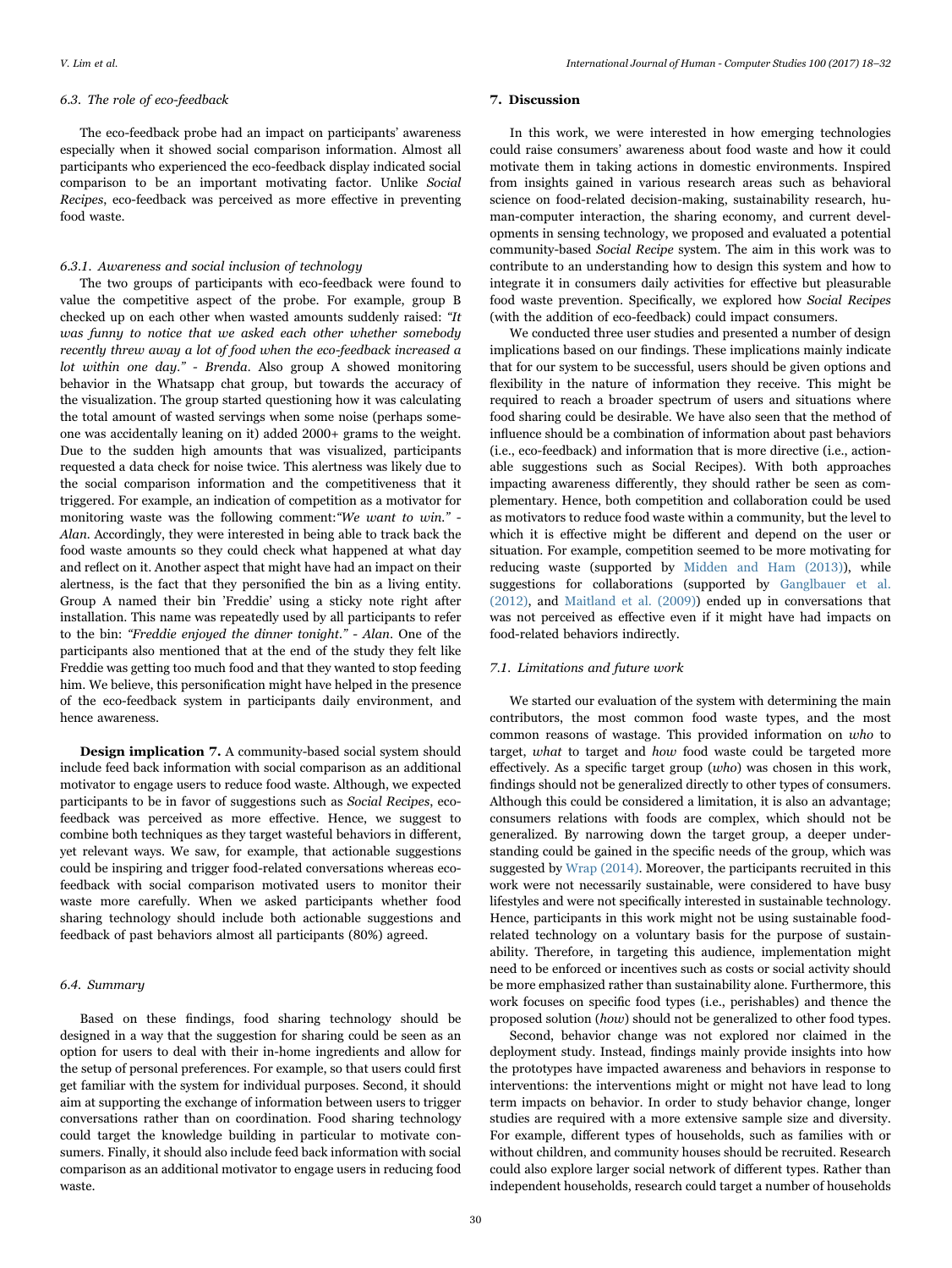that are related to each other (e.g., friends, families or neighbors). This could extend to a whole town or city.

Hence, the length of the study was too short to evaluate actual changes in behaviors or attitudes. This is why in this study, the perceived impact on awareness and the type of reactions towards suggestions and probes were evaluated rather than actual changes. Although a longer study is desirable to explore the impact on behavior change, this should be done with an improved data entry method as this was considered an obstacle. More advanced prototypes should be developed with easier data entry before the proposed concepts can be evaluated in longer user studies. An advanced prototype or even a final system should be deployed with an interface that is easy to use to stimulate natural interactions. In this work, the systems was simulated and a mobile applications was used to test out interactions, while in the future, fully connected home appliances could co-interact (build-in applications such as in the fridge or the bin) and support sustainable lifestyles. Instead, we used the mobile application to replace future build-in applications. But the manual entry of availability seemed to be a significant stumbling block for participants which was also indicated in a previous study, where almost all participants would limit their continued use of the application after the study because of the manual method ([Farr-Wharton et al., 2014](#page-14-36)). When we asked participants about their preference for the level of automation, almost all participants (i.e. 80%) preferred partial automatic food tracking to make data entry easier, but that still requires active involvements and responsibility. Consequently, the prototypes used in this work might not have captured all wasted foods or availability. Although, this work mainly focuses on the impacts of the concepts to find implications for further design, the effectiveness or desirability of the concepts might highly depend on what it can capture. And this was a major methodological and technological challenge. For example, suggestions might not have been based on all available ingredients and feedback might not have been based on all wasted foods. Consumers might need incentives to enter food availability or to use the bin properly. At the same time they might also need to enter food availability or use the smart bin properly to receive these incentives. Easy and accurate food (waste) logging/ tracking is not only relevant for better suggestions, visualizations, and evaluation of the concepts, it is also necessary to better understand reasons of food waste so that influence strategies could target more specific behaviors.

#### 7.2. Other implications

Beyond this work, some other implications should be discussed. First, there is a need to stress the role of society in trusting and accepting domestic food-related technology for sustainability. A community-based system with the aim at supporting (collective) awareness and food sharing touches a very personal side of our lives. Any attempt to changing them is a challenging task. For this reason, technology should require low effort from users, while highlighting actions that are socially and economically appealing and acceptable. For example, if consumers could be motivated in reducing their food purchases (as a way to prevent food waste), money could be spend on other things, which would increase welfare [\(Rutten, 2013\)](#page-14-7). But this is only hypothetical. Without reliable and solid data, policy makers have insufficient basis for introducing policy changes. Hence, the question remain on how societies could be motivated to participate in longitudinal studies that allows researchers to evaluate how sustainable food-related technology could have an impact, for example, on the economy. Another implication is how to balance health benefit vs. the goal of reducing food waste. Sustainable choices might not always entail healthy alternatives. On the other hand, according to [Rutten \(2013\),](#page-14-7) a healthy choice is equal to a sustainable choice. She claims that it is better to accompany domestic food waste reductions with behavior changes towards a healthy diet as it costs less in terms of GDP and it requires less land. In the case of Social Recipes, for example, this would

mean that suggestions should take into consideration a variety of food intake. Moreover, it could systematically reduce dairy and meat suggestions. These design implications should be considered equally important as the prevention of food waste. Furthermore, privacy should be taken into account. Privacy is an aspect that might deter consumers from using a system as proposed in this work. Technology that tracks in-home food availability and waste pervasively, and turn visualizes this to other users, could expose private matters. The information could also be a target for taxes, insurances, health inspections, child welfare etc. Therefore, an optimum balance should be found in supporting sustainable food practices and consumers' privacy. To understand how consumers are driven by these aspects, interdisciplinary research is necessary. The complexity of these implications shows a need for integrated collaboration between behavioral scientists, engineers, designers, economists, and nutritionists in developing food-related technologies for sustainability, as well as media to get the word spread out. In general, researchers should make better use of knowledge from outside their fields that has major relevance for food-related sustainability research. The main long term challenge within the scope of this work would be to explore the effects of application mediated interventions on consumers perceptions, values, behaviors, our economy as well as our environment.

# <span id="page-13-2"></span>8. Conclusion

Current developments in technology is working towards a seamless integration with our daily lives; appliances might be able to, for example, co-interact and support our food practices at home with low demands of our cognitive efforts. The work presented here could be of great value for the design of future home technology in creating awareness and engagement at both household and community levels. However, more research is required as this work contains limitations and further considerations that are not yet covered. Nevertheless, by providing the experience of design interventions in situ within a relevant context allowed us to better understand the constrains of the proposed concepts. It also helped in providing an understanding how technology can be leveraged to support collaborative behavior against food waste in a domestic environment through sharing.

#### Acknowledgements

We greatly thank Erik Pietersma and Geert van den Boomen for the technical support in developing the bin-scale system. We are also grateful to Fulya Yalvaç for developing the mobile application. Last but not least, we thank all participants for their collaboration. This work is supported in part by the Erasmus Mundus Joint Doctorate in Interactive and Cognitive Environments (ICE), which is funded by the EACEA Agency of the European Commission under EMJD ICE FPA n 2010-0012.

#### References

- <span id="page-13-3"></span>[Abizaid, A., Liu, Z.-W., Andrews, Z.B., Shanabrough, M., Borok, E., Elsworth, J., Roth,](http://refhub.elsevier.com/S1071-16)30173-sbref1) [R., Sleeman, M., Picciotto, M.R., Tschop, M.H., Gao, X.B., Horvath, T., 2006. Ghrelin](http://refhub.elsevier.com/S1071-16)30173-sbref1) [modulates the activity and synaptic input organization of midbrain dopamine](http://refhub.elsevier.com/S1071-16)30173-sbref1)
- <span id="page-13-6"></span>[neurons while promoting appetite. J. Clin. Investig. 116 \(12\), 3229](http://refhub.elsevier.com/S1071-16)30173-sbref1)–3239. [Beretta, C., Stoessel, F., Baier, U., Hellweg, S., 2013. Quantifying food losses and the](http://refhub.elsevier.com/S1071-16)30173-sbref2) [potential for reduction in Switzerland. Waste Manag. 33 \(March \(3\)\), 76473.](http://refhub.elsevier.com/S1071-16)30173-sbref2)
- <span id="page-13-1"></span>Brynjarsdttir, H., Hkansson, M., Pierce, J., Baumer, E.P.S., Disalvo, C., Sengers, P., 2012. Sustainably unpersuaded: how persuasion narrows our vision of sustainability. In: Proceedings of the SIGCHI Conference on Human Factors in Computing Systems, pp. 947–956.
- <span id="page-13-4"></span>Bucci, M., Calefato, C., Colombetti, S., Milani, M., Montanari, R., 2010. Fridge on the Wall: What Can I Cook for Us All? An HMI Study for an Intelligent Fridge. In: Proceedings of the International Conference on Advanced Visual Interfaces, pp. 415- 415.
- <span id="page-13-0"></span>[Buzby, J.C., Hyman, J., 2012. Total and per capita value of food loss in the United States.](http://refhub.elsevier.com/S1071-16)30173-sbref3) [Food Policy 37 \(October \(5\)\), 461](http://refhub.elsevier.com/S1071-16)30173-sbref3)–570.
- <span id="page-13-5"></span>Choi, J.H.-J., Foth, M., Farr-wharton, G., Lyle, P., 2011. Designing for Engagement towards Healthier Lifestyles through Food Image Sharing: The Case of I8DAT. In: